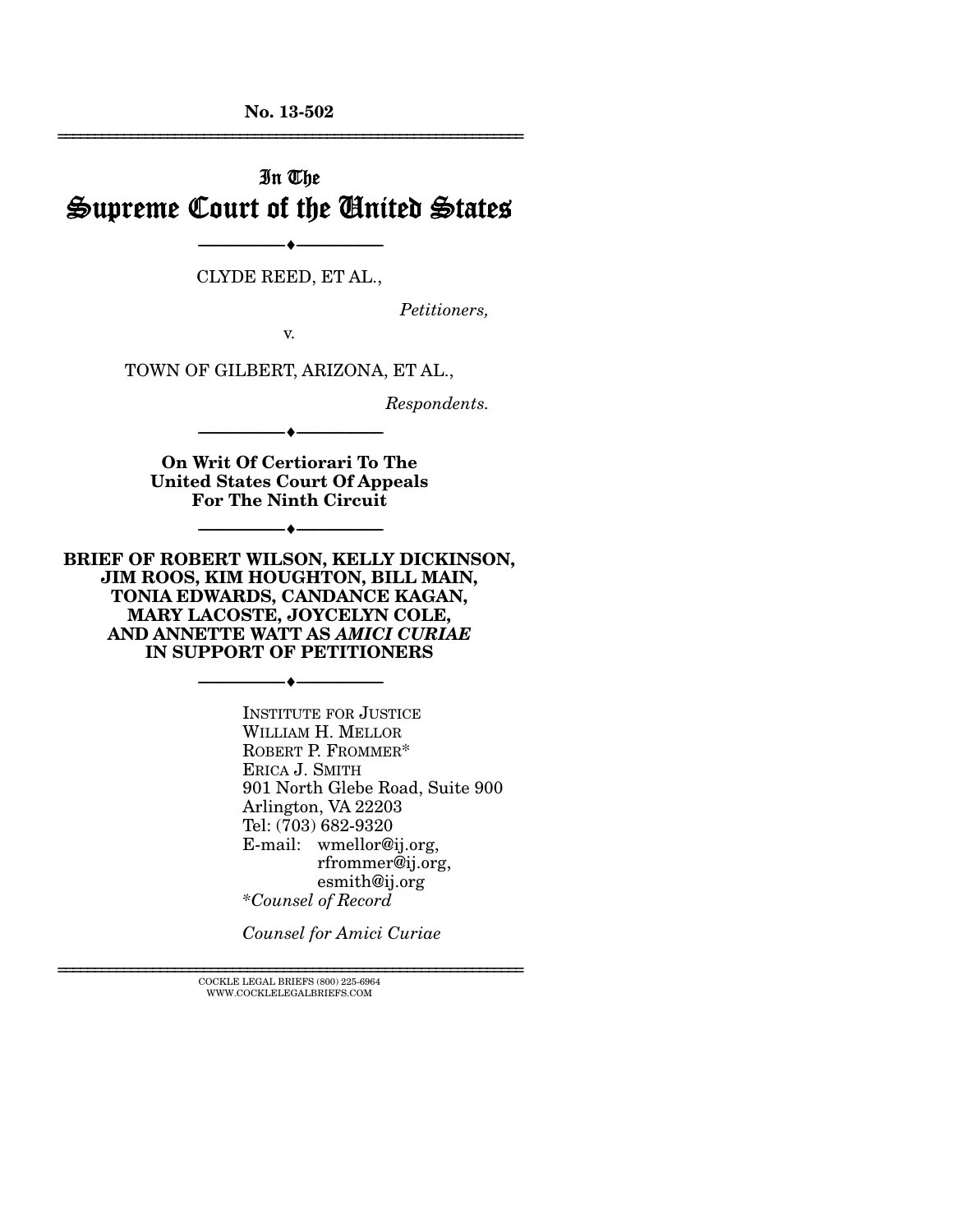# TABLE OF CONTENTS

# Page

| TABLE OF AUTHORITIES                                                                                                                                           | iii                                                                 |
|----------------------------------------------------------------------------------------------------------------------------------------------------------------|---------------------------------------------------------------------|
|                                                                                                                                                                | $\mathbf{1}$                                                        |
| SUMMARY OF ARGUMENT                                                                                                                                            | $\overline{2}$                                                      |
|                                                                                                                                                                | 5                                                                   |
| The History Behind the Court's Frac-<br>tured First Amendment Doctrine                                                                                         | 7                                                                   |
| A. The Traditional Approach: Laws That<br>Turn on a Speaker's Message or Sub-<br>ject Matter Are Content-Based                                                 | 9                                                                   |
| The Renton Approach: Laws That Are<br>В.<br>Adopted for Censorial Ends Are Con-                                                                                | 13                                                                  |
| Exclusive Use of the Renton Approach by<br>Some Lower Courts Has Led to Confusion<br>and Deep Splits in a Wide Variety of First                                | 17                                                                  |
| As This Case Demonstrates, Federal<br>А.<br>and State Courts Are Split on Wheth-<br>er Sign Ordinances That Draw Sub-<br>ject-Matter Distinctions Are Content- | 18                                                                  |
| B. The Misapplication of Established<br>First Amendment Doctrine Has Cre-                                                                                      |                                                                     |
|                                                                                                                                                                | 26                                                                  |
|                                                                                                                                                                | 26                                                                  |
|                                                                                                                                                                | 29                                                                  |
|                                                                                                                                                                | 30                                                                  |
|                                                                                                                                                                | ated Confusion in Other Areas<br>1.<br>Panhandling Bans<br>2.<br>3. |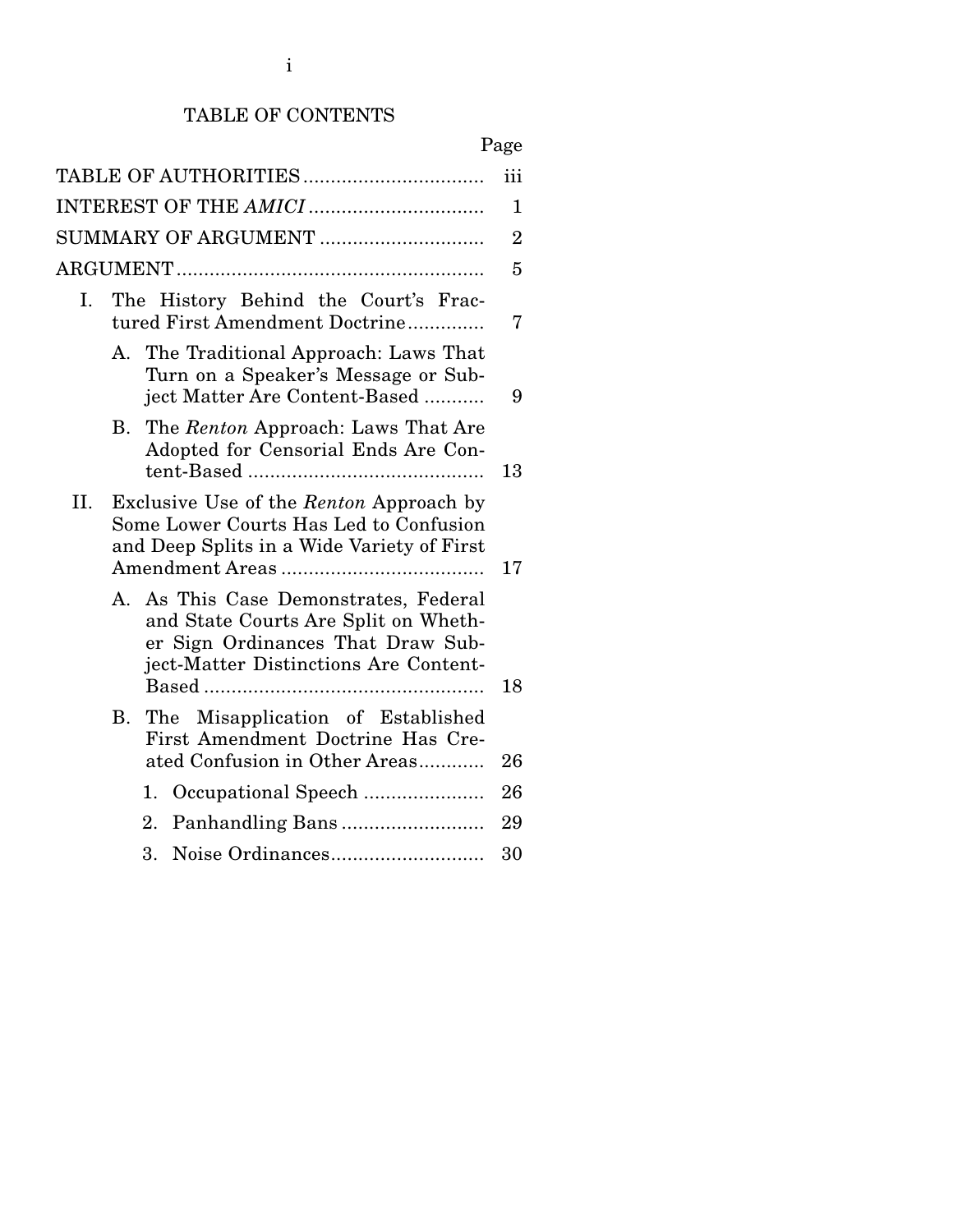# TABLE OF CONTENTS – Continued

Page

| III. To End This Widespread Confusion, the |  |
|--------------------------------------------|--|
| Court Should Make Clear That There Are     |  |
| Two Tests for Determining Whether a        |  |
| Law Is Content-Based and That Courts       |  |
| Must Apply Them Both When Analyzing        |  |
|                                            |  |
|                                            |  |

ii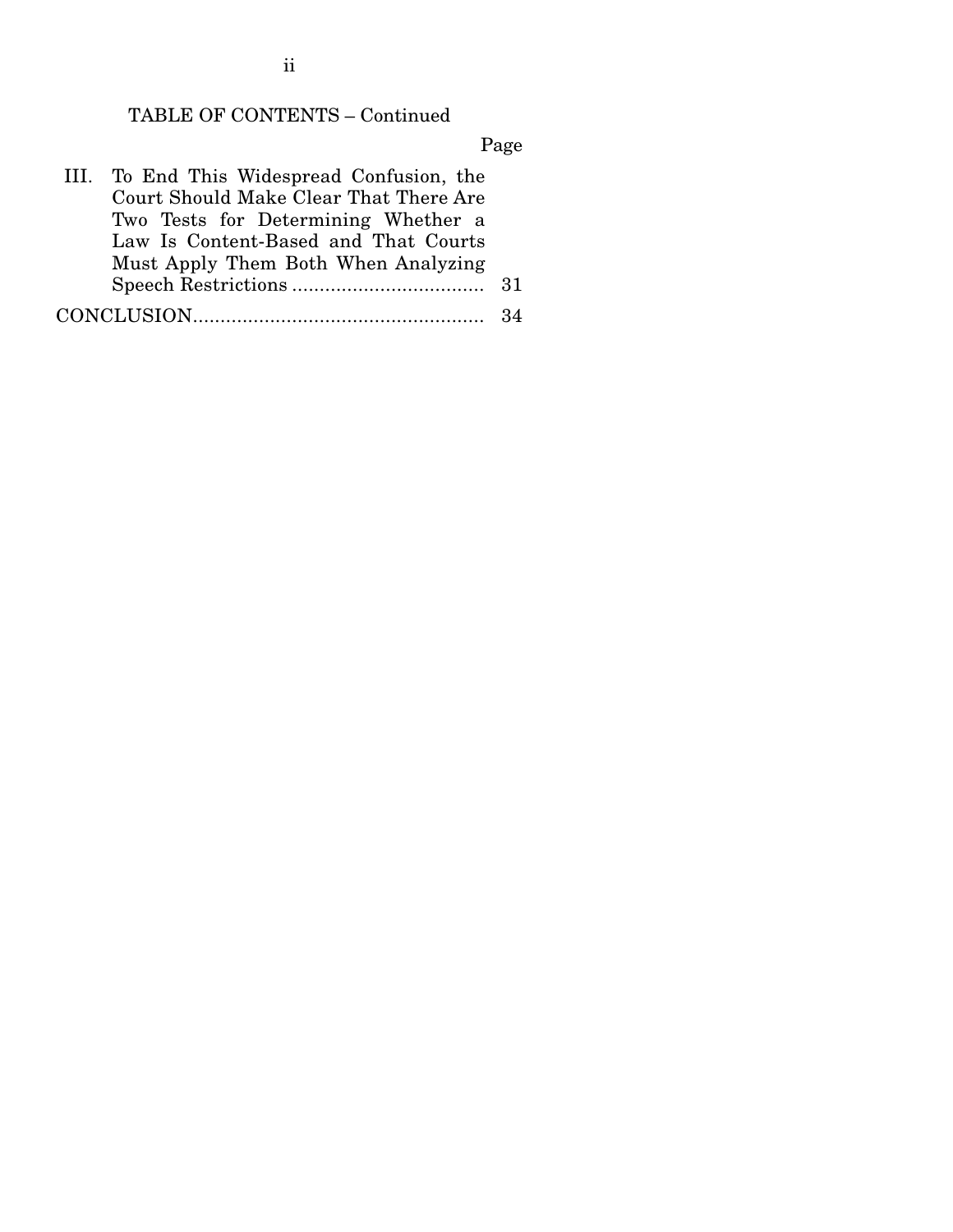# TABLE OF AUTHORITIES

# Page

# CASES

| Arkansas Writers' Project, Inc. v. Ragland, 481                                                     |
|-----------------------------------------------------------------------------------------------------|
|                                                                                                     |
| Brown v. Town of Cary, 706 F.3d 294 (4th Cir.                                                       |
| Central Radio Co. v. City of Norfolk, No. 2:12-<br>cv-00247 (E.D. Va. May 15, 2013)1, 4, 24, 25, 26 |
| City of Cincinnati v. Discovery Network, Inc.,                                                      |
| City of Renton v. Playtime Theaters, Inc., 475                                                      |
| City of Tipp City v. Dakin, 929 N.E.2d 484                                                          |
| Collier v. City of Tacoma, 854 P.2d 1046 (Wash.                                                     |
| Consolidated Edison Co. v. Public Service                                                           |
| Edwards v. District of Columbia, 755 F.3d 996                                                       |
| Erznoznik v. City of Jacksonville, 422 U.S. 205                                                     |
|                                                                                                     |
| Goward v. City of Minneapolis, 456 N.W.2d 460                                                       |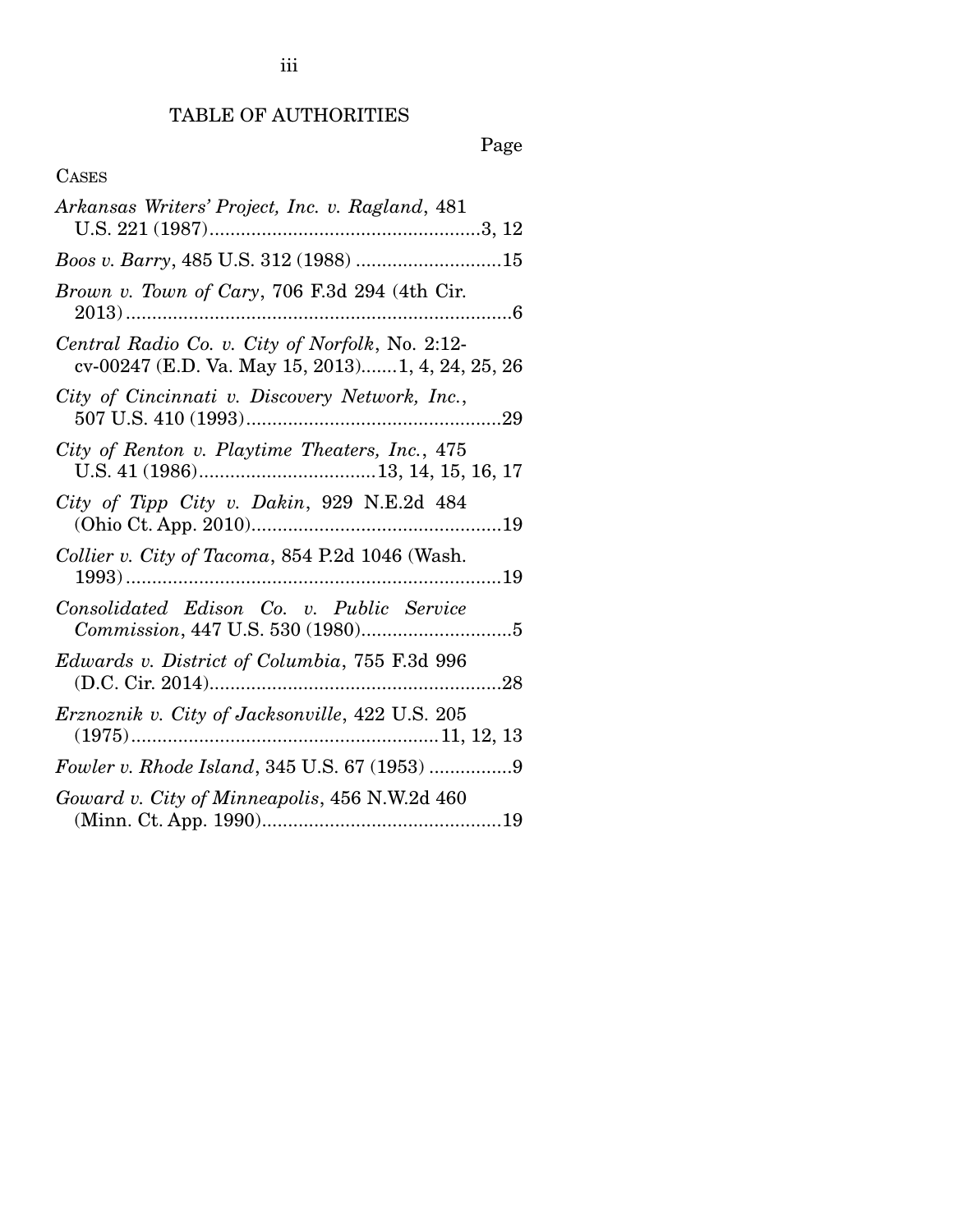| Page                                                                                         |
|----------------------------------------------------------------------------------------------|
| Gresham v. Peterson, 225 F.3d 899 (7th Cir.                                                  |
| H.D.V.-Greektown, LLC v. City of Detroit, 568                                                |
| Hill v. Colorado, 530 U.S. 703 (2000) 6, 17, 18, 26, 29                                      |
| Holder v. Humanitarian Law Project, 561 U.S.                                                 |
| Kagan v. City of New Orleans, 753 F.3d 560                                                   |
| Kagan v. City of New Orleans, 957 F. Supp. 2d                                                |
| Katz v. United States, 389 U.S. 347 (1967)32, 33                                             |
|                                                                                              |
| Kyllo v. United States, 533 U.S. 27 (2001)32                                                 |
| Matthews v. Town of Needham, 764 F.2d 58 (1st                                                |
| Melrose, Inc. v. City of Pittsburgh, 613 F.3d 380                                            |
| Minneapolis Star & Tribune Co. v. Minnesota<br>Commissioner of Revenue, 460 U.S. 575         |
| National Advertising Co. v. Town of Babylon,                                                 |
| Neighborhood Enterprises, Inc. v. City of St.<br>Louis, No. 4:07-cv-01546 (E.D. Mo. Mar. 16, |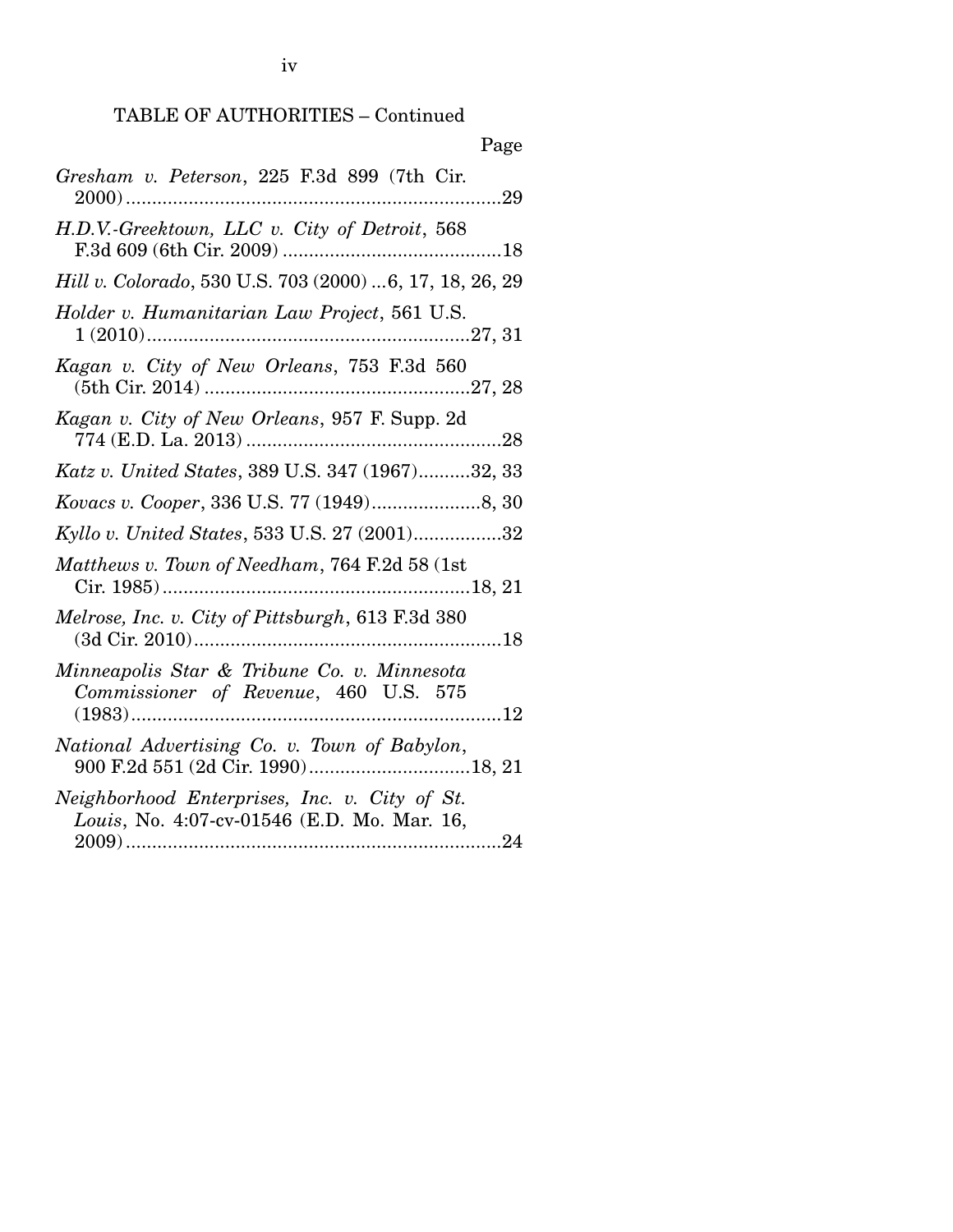TABLE OF AUTHORITIES – Continued

v

| Page                                                                                                                                      |
|-------------------------------------------------------------------------------------------------------------------------------------------|
| Neighborhood Enterprises, Inc. v. City of St.<br>Louis, 644 F.3d 728 (8th Cir. 2011) 1, 20, 21, 24                                        |
| New York Times Co. v. Sullivan, 376 U.S. 254                                                                                              |
| Niemotko v. Maryland, 340 U.S. 268 (1951)9                                                                                                |
| People v. Jones, 721 N.E.2d 546 (Ill. 1999)30                                                                                             |
| PKO Ventures, LLC v. Norfolk Redevelopment<br>& Housing Authority, 747 S.E.2d 826 (Va.<br>. 25                                            |
| Police Department of Chicago v. Mosley, 408                                                                                               |
| Rappa v. New Castle County, 18 F.3d 1083 (3d                                                                                              |
| Riley v. National Federation of the Blind, 487                                                                                            |
| Sackllah Investments, LLC v. Charter Town-<br>ship of Northville, No. 293709, 2011 Mich.<br>App. LEXIS 1452 (Mich. Ct. App. Aug. 9,       |
|                                                                                                                                           |
| Scadron v. City of Des Plaines, 734 F. Supp.<br>1437 (N.D. Ill. 1990), aff'd, No. 91-1083,<br>1993 U.S. App. LEXIS 4694 (7th Cir. Mar. 8, |
| Solantic, LLC v. City of Neptune Beach, 410                                                                                               |

 $\mathbf{p}$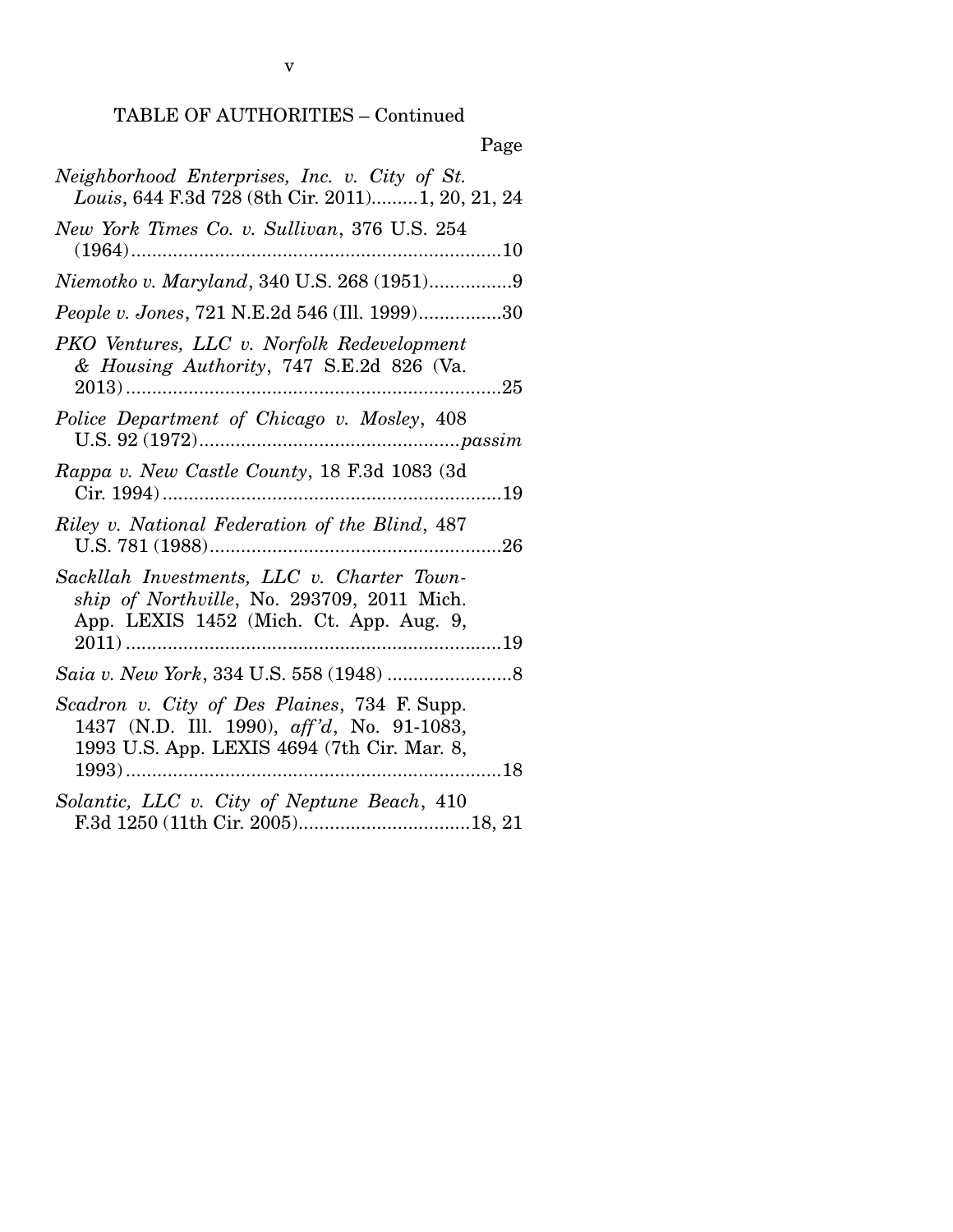| Page                                                                                         |
|----------------------------------------------------------------------------------------------|
| State v. Boehler, 262 P.3d 637 (Ariz. Ct. App.<br>$2011)$<br>.29                             |
| State v. Brownfield, No. CA2012-03-065, 2013-<br>Ohio-1947 (Ohio Ct. App. May 13, 2013) 30   |
| <i>State v. Catalano, 104 So. 3d 1069 (Fla. 2012)30</i>                                      |
| State v. DeAngelo, 963 A.2d 1200 (N.J. 2009)19                                               |
| Texas Department of Transportation v. Barber,                                                |
| Turner Broadcasting System, Inc. v. FCC, 512                                                 |
| Union City Board of Zoning Appeals v. Justice<br>Outdoor Displays, Inc., 467 S.E.2d 875 (Ga. |
| United States v. Jones, 132 S. Ct. 945 (2012)6, 31, 33                                       |
| United States v. Knotts, 460 U.S. 276 (1983)32                                               |
| United States v. Maynard, 615 F.3d 544 (D.C.<br>32                                           |
| United States v. Pineda-Moreno, 591 F.3d 1212                                                |
| United States v. Stevens, 559 U.S. 460 (2010)31                                              |
| Virginia State Board of Pharmacy v. Virginia<br>Citizens Consumer Council, Inc., 425 U.S.    |
| Wag More Dogs, LLC v. Cozart, 680 F.3d 359                                                   |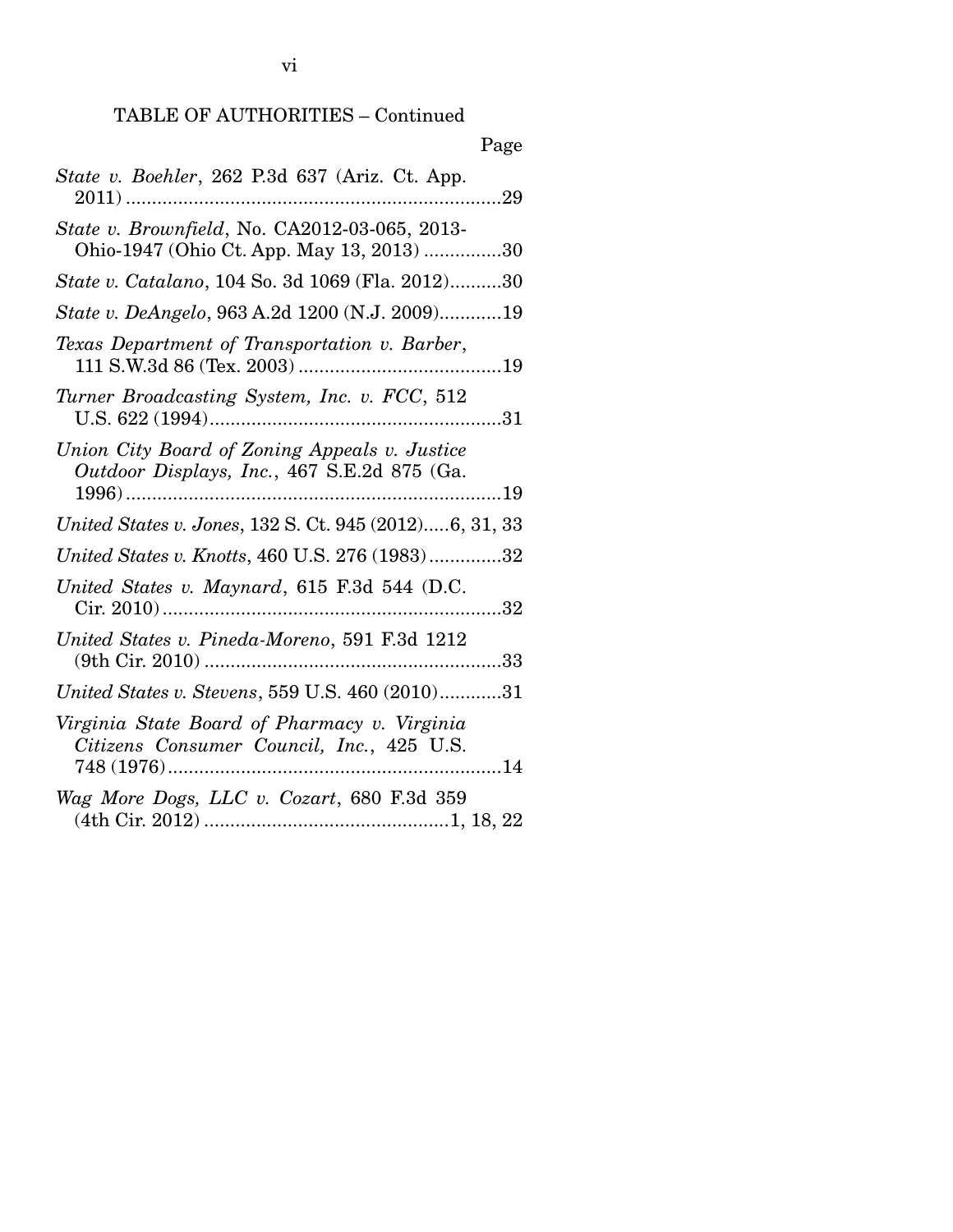# TABLE OF AUTHORITIES – Continued

| Wagner v. City of Garfield Heights, No. 13-  |
|----------------------------------------------|
| 3474, 2014 U.S. App. LEXIS 15984 (6th Cir.   |
|                                              |
| Ward v. Rock Against Racism, 491 U.S. 781    |
| Young v. American Mini Theatres, 427 U.S. 50 |
|                                              |

CONSTITUTIONAL PROVISIONS

# OTHER PUBLICATIONS

| Elena Kagan, Private Speech, Public Purpose:<br>The Role of Governmental Motive in First<br>Amendment Doctrine, 63 U. Chi. L. Rev. 413    |  |
|-------------------------------------------------------------------------------------------------------------------------------------------|--|
| Geoffrey Stone, Content-Neutral Restrictions,                                                                                             |  |
| Laurence H. Tribe, American Constitutional                                                                                                |  |
| R. George Wright, Content-Based and Content-<br>Neutral Regulation of Speech: The Limita-<br>tions of a Common Distinction, 60 U. Miami   |  |
| Robert Patrick, U.S. Supreme Court declines to<br>review St. Louis eminent domain sign case,<br>St. Louis Post-Dispatch (Feb. 21, 2012)19 |  |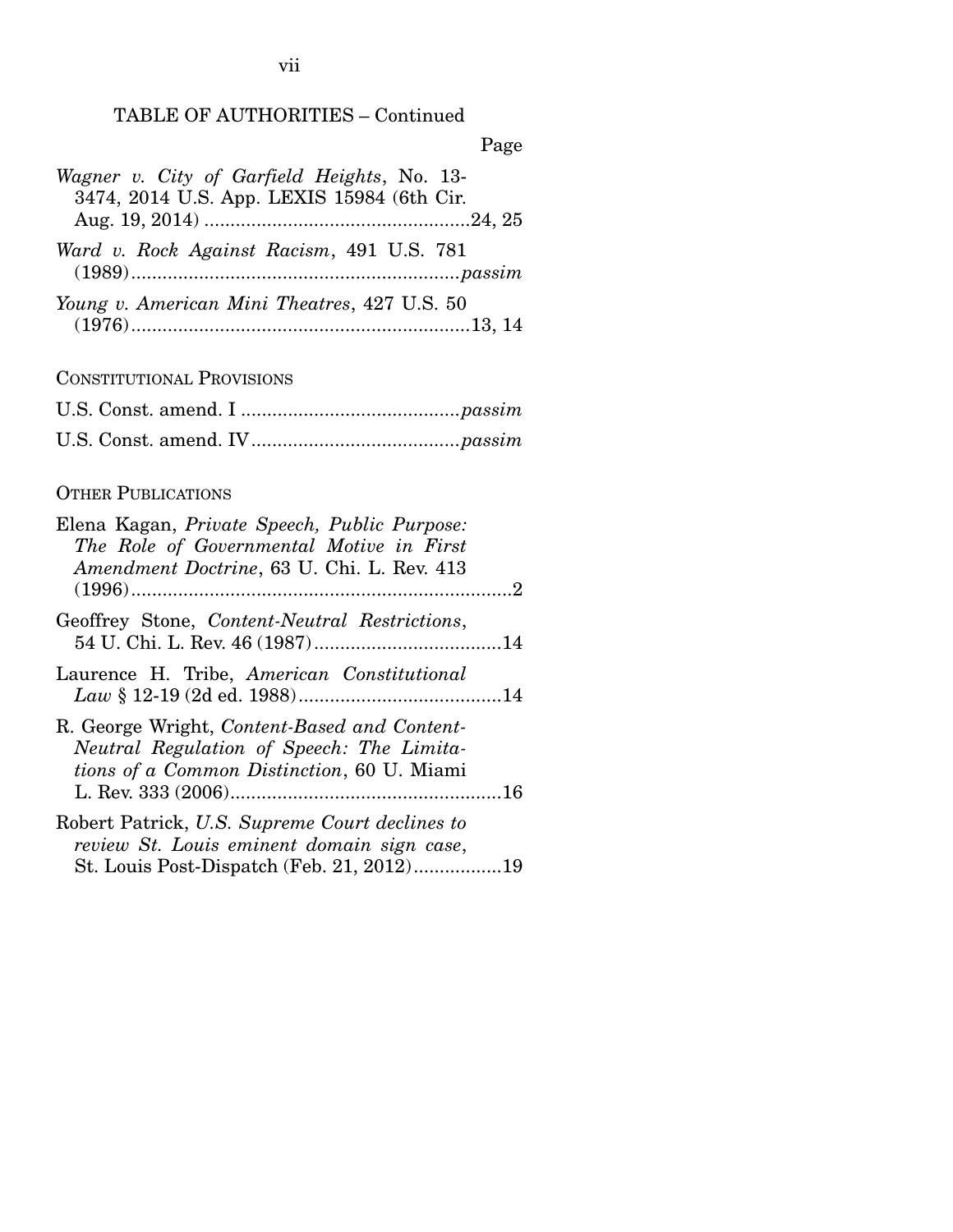### **INTEREST OF THE** *AMICI*

 The Institute for Justice is a nonprofit, publicinterest law firm dedicated to defending the essential foundations of a free society, including freedom of speech and the free exchange of ideas. *Amici* are ten Institute for Justice clients who have challenged state and local laws that suppressed their speech under the First Amendment. Although four of these clients have challenged sign codes similar to the one at issue in this case – *Neighborhood Enterprises, Inc. v. City of St. Louis*, 644 F.3d 728 (8th Cir. 2011) (Jim Roos); *Wag More Dogs, LLC v. Cozart*, 680 F.3d 359 (4th Cir. 2012) (Kim Houghton); *Central Radio Co. v. City of Norfolk*, No. 2:12-cv-00247, slip op. at 2, 10-11 (E.D. Va. May 15, 2013) (Robert Wilson and Kelly Dickinson) – all ten *amici* have had to litigate whether the laws restricting their speech should be viewed as content-based or content-neutral.<sup>1</sup>

*Amici*'s experiences show how the Court's differing tests for whether a law is content-based have sown rampant confusion in lower courts. Under this Court's precedents, a law is content-based *either* (1) if it requires the government to look at the content of one's speech in determining whether or not it is subject to regulation, *or* (2) when the purpose behind

<sup>1</sup> All parties have consented to the filing of this brief. *Amici* affirm that no counsel for any party authored this brief in whole or in part and that no person or entity made a monetary contribution specifically for the preparation or submission of this brief.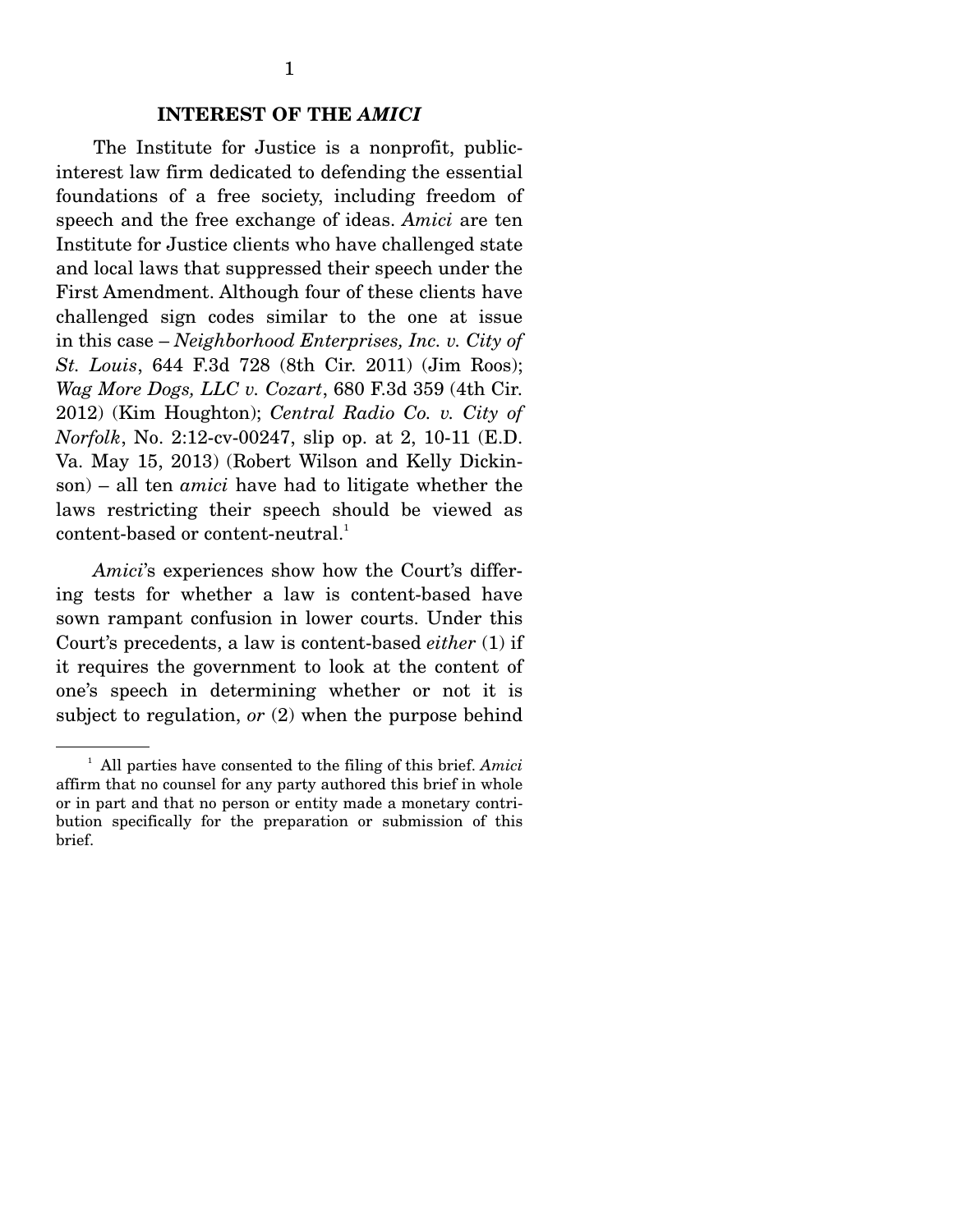a facially neutral law is to disapprove or discourage messages on a certain subject matter or viewpoint. But in every case brought by *amici*, the government has argued that its facially discriminatory speech restriction was not content-based because it did not enact the law for censorial purposes. And when *amici*'s First Amendment challenges have failed, it is often because the reviewing court refrained from looking at the law's terms and instead focused only on the government's professed motives. It is *amici*'s hope that the breadth of their experiences will lead this Court to issue a comprehensive ruling that resolves this crucially important aspect of First Amendment doctrine.

### **SUMMARY OF ARGUMENT**

--------------------------------- ---------------------------------

 "The distinction between content-based and content-neutral regulations of speech serves as the keystone of First Amendment law." Elena Kagan, *Private Speech, Public Purpose: The Role of Governmental Motive in First Amendment Doctrine*, 63 U. Chi. L. Rev. 413, 443 (1996). But that distinction is now horribly muddled due to confusion caused by conflicting language in this Court's free-speech cases. Lower courts, in attempting to navigate that confusion, have profoundly weakened speech protections for a broad class of would-be speakers.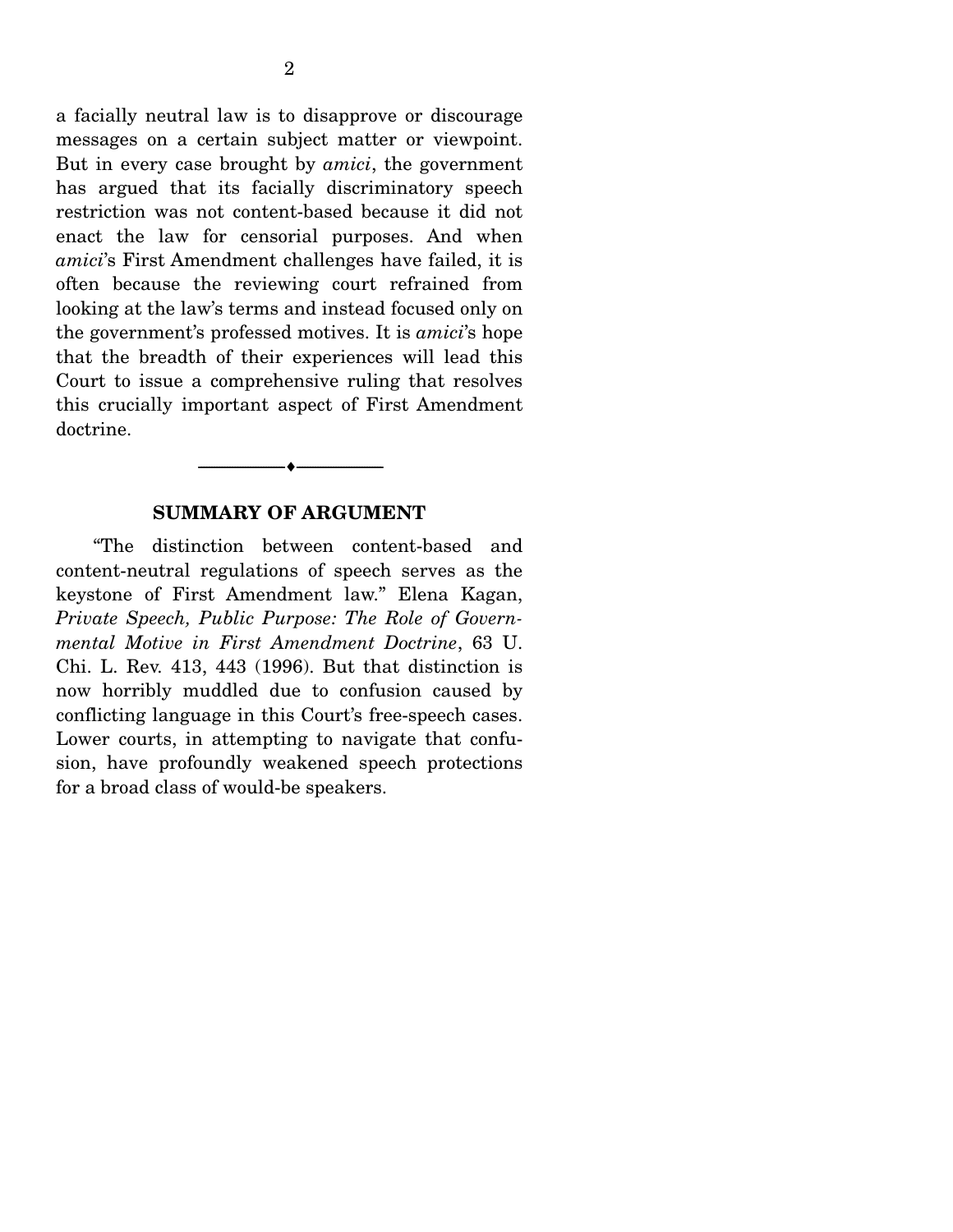Traditionally, a law was content-based if officials had to inspect the actual message to determine how it could be regulated. *See, e.g*., *Police Dep't of Chicago v*. *Mosley*, 408 U.S. 92, 95, 99 (1972) (holding law content-based because it required officials to scrutinize protest to determine if it involved a labor dispute); *Ark. Writers' Project, Inc. v. Ragland*, 481 U.S. 221, 228 (1987) (holding that sales-tax exemption for certain categories of publications was content-based despite "no evidence of an improper censorial motive"). But beginning with *Ward v. Rock Against Racism*, 491 U.S. 781 (1989), the Court injected a second test that asked if the government enacted the law to squelch speech or to instead further some other non-speech related interest. The problem is that although legislative purpose is *one* way for courts to decide if a law is content-based, some lower courts began to treat it as the *only* way. As a result, those courts have held that facially discriminatory laws are subject to strict scrutiny only if they regulate speech for explicitly censorial reasons.

*Amici* are entrepreneurs and small business owners who have each challenged facially discriminatory speech restrictions. Government officials said that the murals and protest banners of *amici* Jim Roos, Kim Houghton, Bob Wilson, and Kelly Dickinson violated their jurisdictions' sign codes, although those codes would have allowed identically-sized signs that depicted something else. Although the Eighth Circuit held that the sign code in Roos' case was content-based, the Fourth Circuit held that a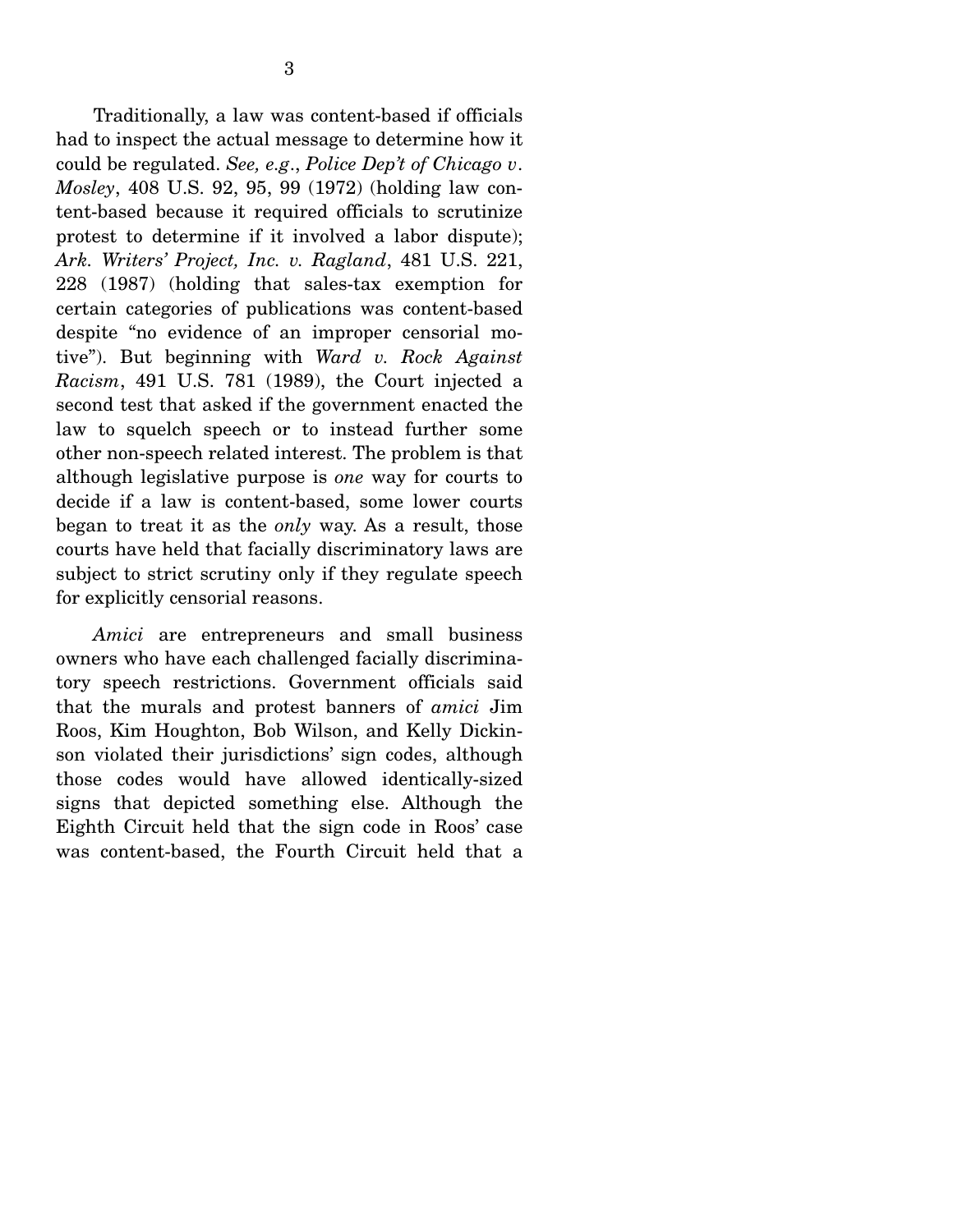functionally identical sign code used against Houghton was content-neutral because the government's professed purpose was maintaining traffic safety rather than suppressing speech.<sup>2</sup> Likewise, amici Tonia Edwards, Bill Main, Candance Kagan, Mary LaCoste, Joycelyn Cole, and Annette Watt are all tour guides who challenged laws that required them to get the government's permission to speak about their cities' historical landmarks, even though those laws would let them speak about other subjects with impunity. Although the D.C. Circuit struck down the law that Edwards and Main challenged, three weeks earlier the Fifth Circuit upheld a nearly identical New Orleans law after holding it was content-neutral since its purpose was to protect the city's tourism industry.

*Amici*'s experiences show how some lower courts' exclusive focus on legislative purpose has gravely weakened First Amendment protections for a wide class of would-be speakers. Just as the problems caused by this exclusive focus have been manifestly broad, so too should be this Court's response. Rather than treating this case narrowly as one concerned only with "signs," the Court should take this

<sup>&</sup>lt;sup>2</sup> The Eastern District of Virginia granted summary judgment to Norfolk against *amici* Wilson and Dickinson's challenge to the city's sign code, largely based on the Fourth Circuit's opinion in *amicus* Houghton's case. *Central Radio Co. v. City of Norfolk*, No. 2:12-cv-00247, slip op. at 2, 10-11 (E.D. Va. May 15, 2013). Their case is now on appeal to the Fourth Circuit.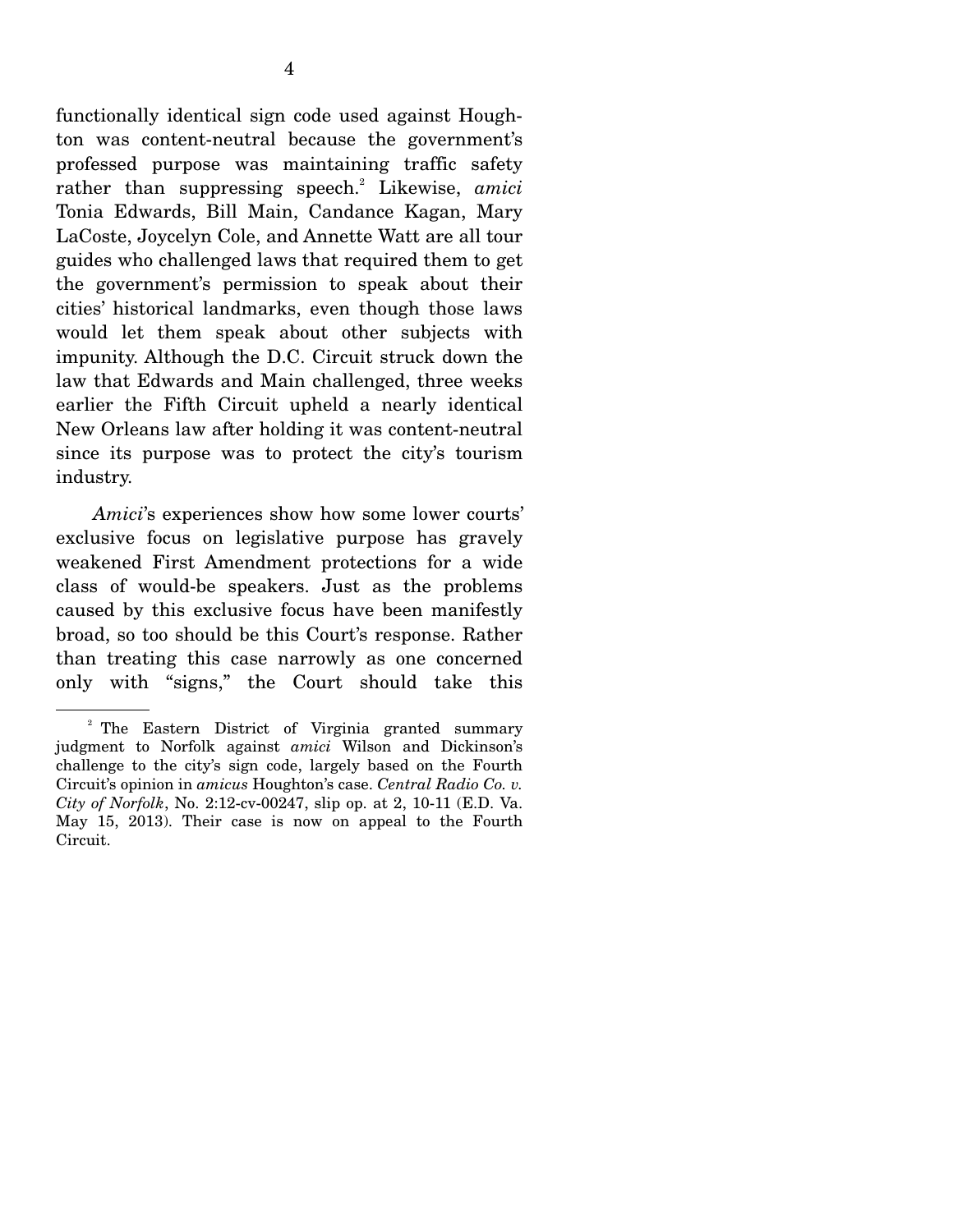opportunity to declare, in broad doctrinal terms, that a speech restriction is content-based if *either* its purpose is to suppress the communicative impact of one's speech *or* it requires officials to inspect a message's subject to decide how it should be regulated. By making clear that there are two tests to determine if a law is content-based, and that lower courts should apply them both whenever they analyze a speech restriction, this Court can ensure that the government cannot insulate itself from heightened scrutiny while picking and choosing what messages may be shared.

#### **ARGUMENT**

--------------------------------- ---------------------------------

 This case provides the Court with the opportunity to bring clarity to one of the most fundamental issues in First Amendment jurisprudence. The Court's traditional test for whether a law is contentbased asks if the law's text treats speakers differently based on what they wish to say. *See, e.g.*, *Consol. Edison Co. v. Pub. Serv. Comm'n*, 447 U.S. 530, 536- 37 (1980). But in language arising from the "secondary effects" doctrine – first developed to address regulations of adult-themed businesses – this Court has said that the "government's purpose [in enacting a speech regulation] is the controlling consideration." *Ward v. Rock Against Racism*, 491 U.S. 781, 791 (1989). As a result, this Court has sometimes held that a law is content-neutral even if it explicitly treats certain subjects more harshly than others.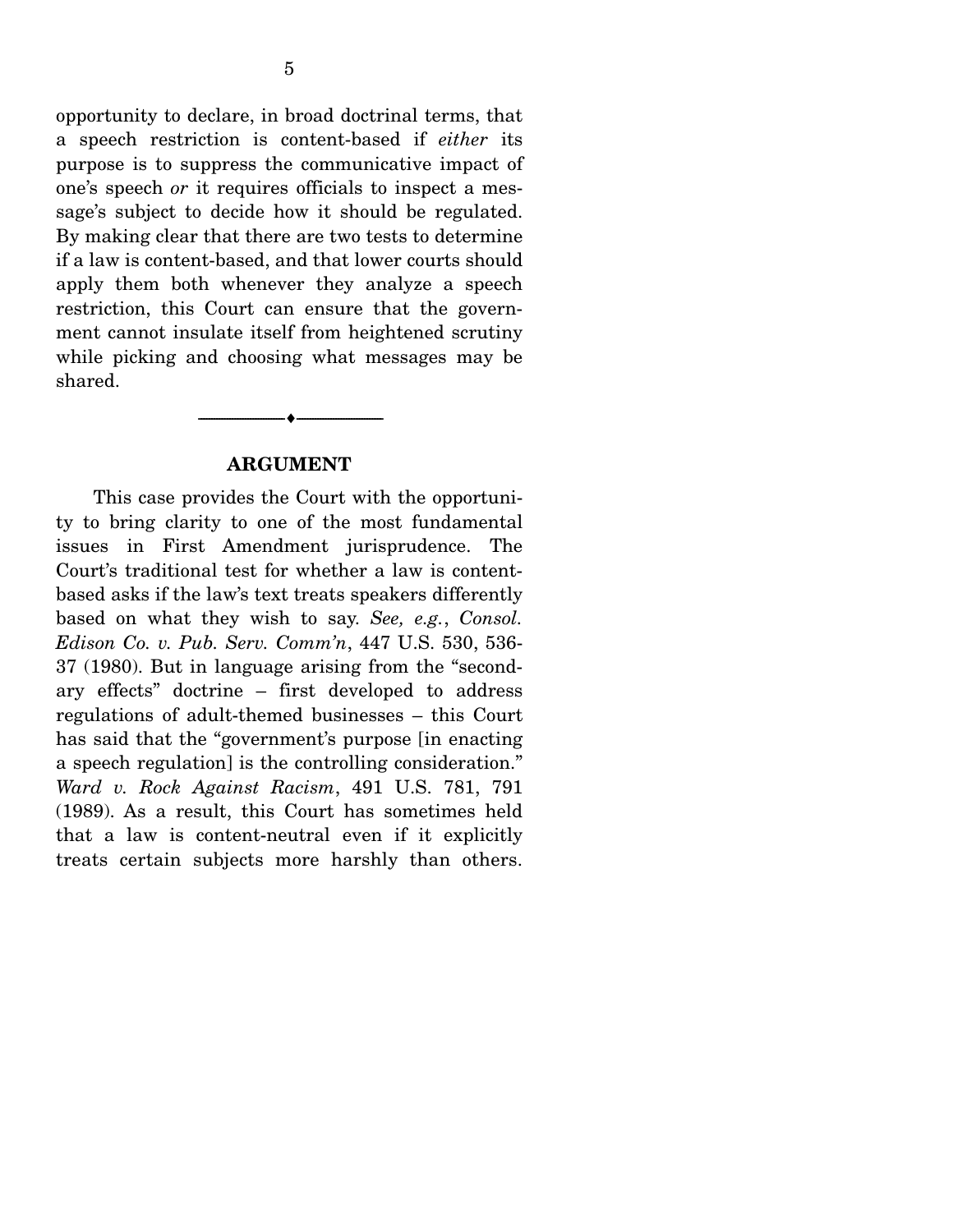Some lower courts have been confused by this Court's twin tests for determining whether a law is content-based. As a result, they have held that laws that facially discriminate based on what a would-be speaker wishes to say are content-neutral. This occurs not only when courts evaluate sign codes, as the Ninth Circuit Court of Appeals did in this case, but when courts analyze a vast range of restrictions on noncommercial speech, such as occupationalspeech licensing, panhandling bans, and noise ordinances. The exclusive use of this purpose-based test often short-circuits the heavy scrutiny courts should employ in construing facially discriminatory speech restrictions. *See, e.g.*, *Brown v. Town of Cary*, 706 F.3d 294, 303 (4th Cir. 2013) (stating that "we have not hesitated to deem [a] regulation content neutral even if it facially differentiates between types of speech" in upholding sign code that restricted display of political protest sign but exempted "public art" from regulation).

 Two years ago this Court reminded lower courts that it had two separate tests for whether a Fourth Amendment search had occurred. *United States v. Jones*, 132 S. Ct. 945, 950 (2012). This case provides the Court with an opportunity to do the same for the First Amendment. In Section I, *amici* explain the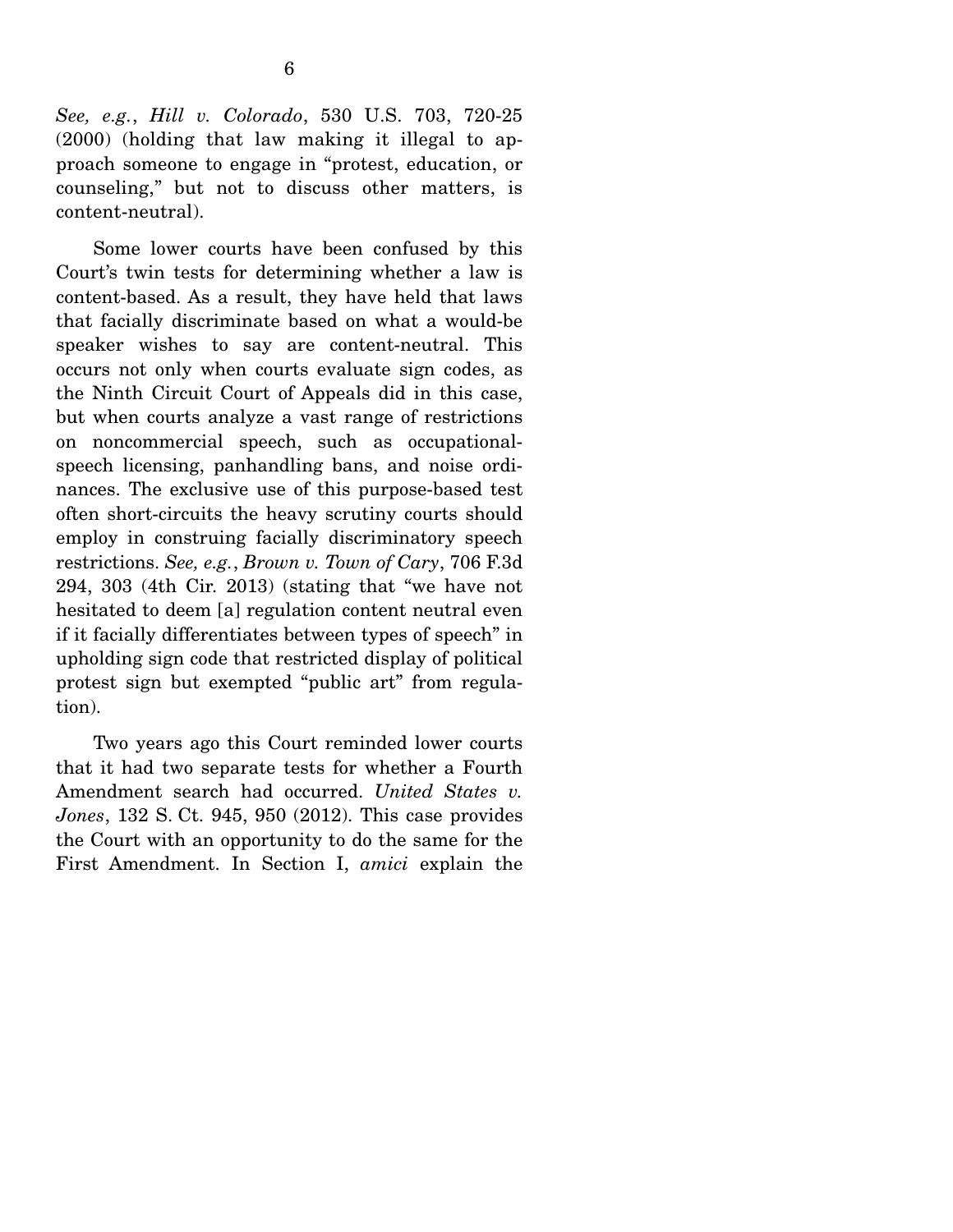history of this Court's First Amendment jurisprudence and how language from some of the Court's opinions has led some lower courts to view purpose as being the only touchstone for whether a law is content-based. In Section II, *amici* discuss the effect that the exclusive use of the purpose-based inquiry has had both in their own cases and throughout the First Amendment. Finally, in Section III, *amici* ask that the Court use this opportunity not just to correct an error in sign law, but to remind lower courts more generally that a law should be treated as contentbased and therefore subject to strict scrutiny *either* (1) if it requires the government to look at the content of one's speech in determining whether or not it is subject to regulation, *or* (2) when the purpose behind a facially neutral law is to disapprove or discourage messages on a certain subject matter or viewpoint. Only this two-part inquiry will protect against the erosion of First Amendment rights that the exclusive invocation of *Ward*'s purpose-based inquiry has engendered.

# **I. The History Behind the Court's Fractured First Amendment Doctrine.**

 The Supreme Court's free-speech jurisprudence has shifted over the past century. Originally, the Court decided cases on an ad hoc basis, with the justices each making their own independent determinations about whether a speech restriction was constitutional. But over time, the Court crystallized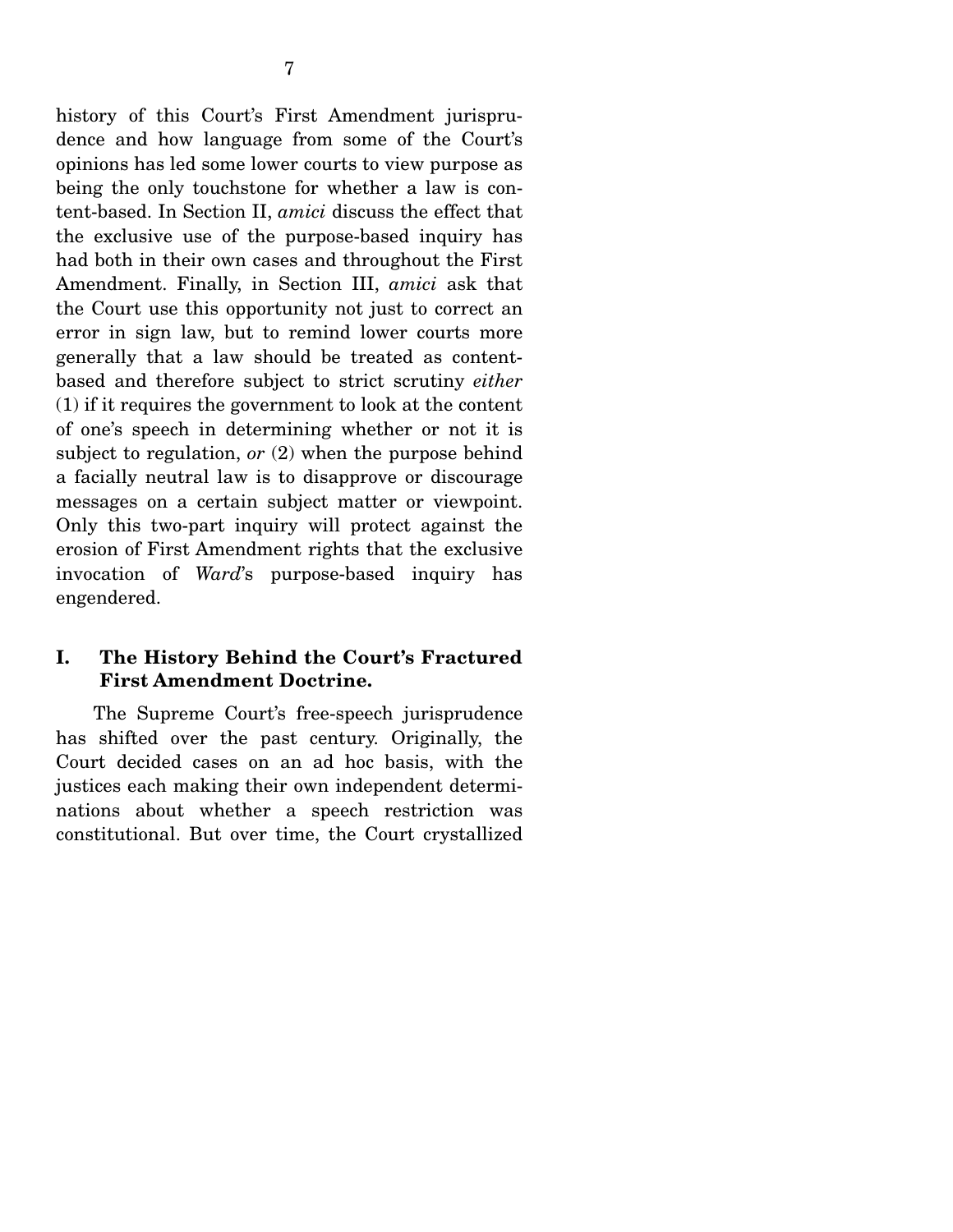its analysis to make clear that a speech restriction is subject to strict scrutiny if it (1) requires the government to look at the content of one's speech in determining whether or not it is subject to regulation, or (2) has the manifest purpose of regulating speech for censorial reasons.

 Until the middle of the twentieth century, the Supreme Court analyzed alleged free-speech violations on a case-by-case basis. In *Kovacs v. Cooper*, 336 U.S. 77, 78 (1949), for instance, the Court upheld a Trenton, New Jersey law that made it illegal "to play, use or operate . . . a sound truck, loud speaker or sound amplifier . . . which emits therefrom loud and raucous noises." The majority in *Kovacs* did not ask if Trenton's law was content-based or content-neutral; such terminology had not yet been developed. But the germ of the distinction was there: In upholding Trenton's law in *Kovacs*, the Court distinguished *Saia v. New York*, 334 U.S. 558 (1948), where it struck down a sound-truck ban that exempted "items of news and matters of public concern," out of concern that that law in *Saia* granted the government discretion to decide who may and may not speak. 336 U.S. at 82-83. *Kovacs* and *Saia* demonstrate that, even early on, the Court was concerned that laws exempting certain subject matters from an otherwise general prohibition give government officials power to decide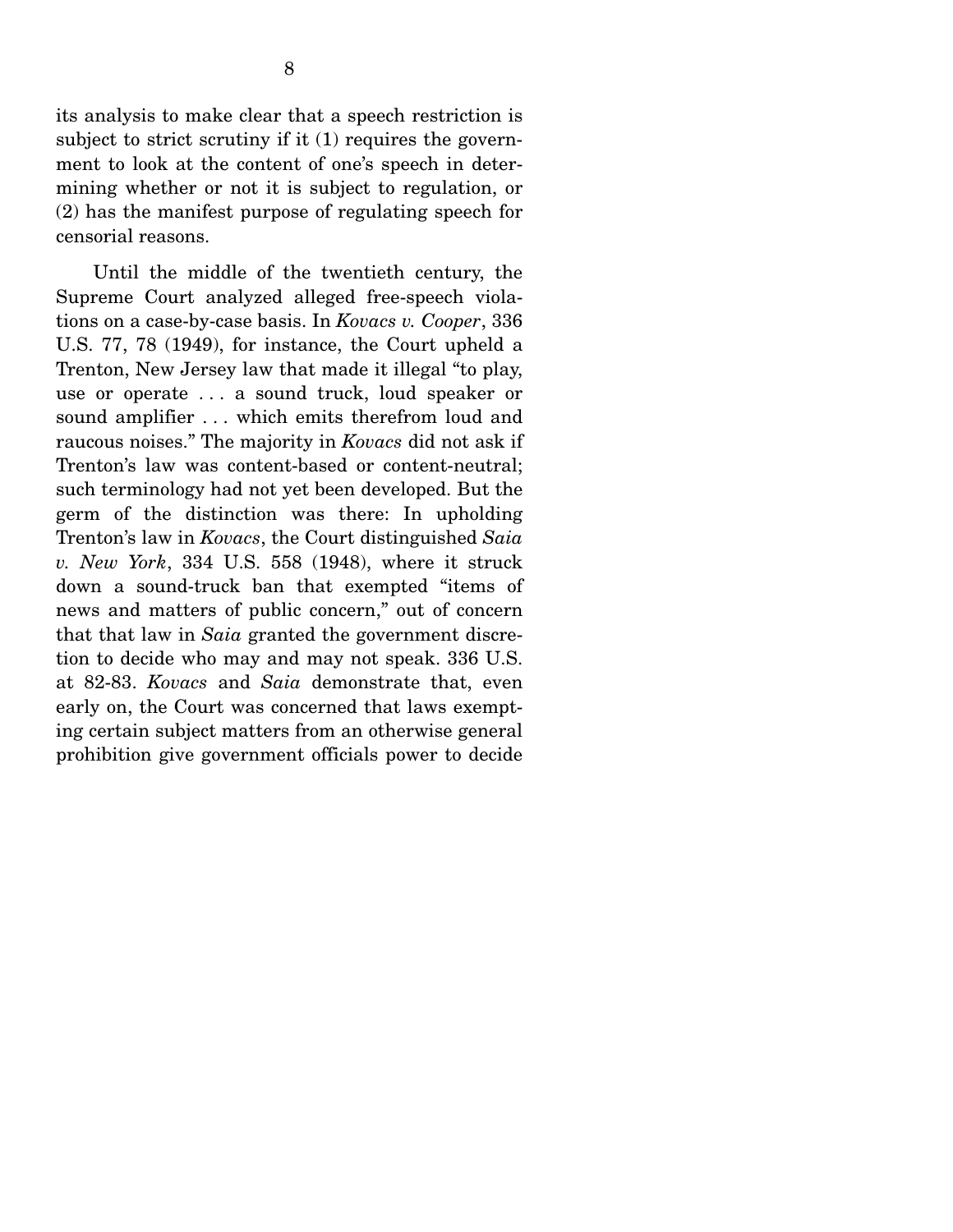who can speak and are anathema to the First Amendment.<sup>3</sup>

 But divining these themes through exegesis of this Court's decisions was imperfect at best. What was needed was for the Court to develop a cohesive rule of law, a theoretical framework to guide both lawmakers, would-be speakers, and inferior courts, which often struggled to apply the Court's free-speech decisions to new fact patterns. Thankfully, changes to the Court's First Amendment jurisprudence soon addressed these concerns.

# **A. The Traditional Approach: Laws That Turn on a Speaker's Message or Subject Matter Are Content-Based.**

 The unpredictability of this ad hoc approach led the Court to formalize its First Amendment jurisprudence. The Court's concern was that by enacting speech restrictions that exempted certain subjects or topics, government officials could interject themselves as censors. Thus, the Court's inquiry focused on whether a law's terms applied across the board or

<sup>3</sup> *See also Niemotko v. Maryland*, 340 U.S. 268 (1951) (invalidating disorderly-conduct convictions of Jehovah's Witness who spoke without first obtaining permit that official had discretion to approve or deny); *Fowler v. Rhode Island*, 345 U.S. 67 (1953) (reversing conviction of Jehovah's Witness for addressing a "religious meeting in any public park" where officials acknowledged allowing Catholics and Protestants to conduct religious services in park).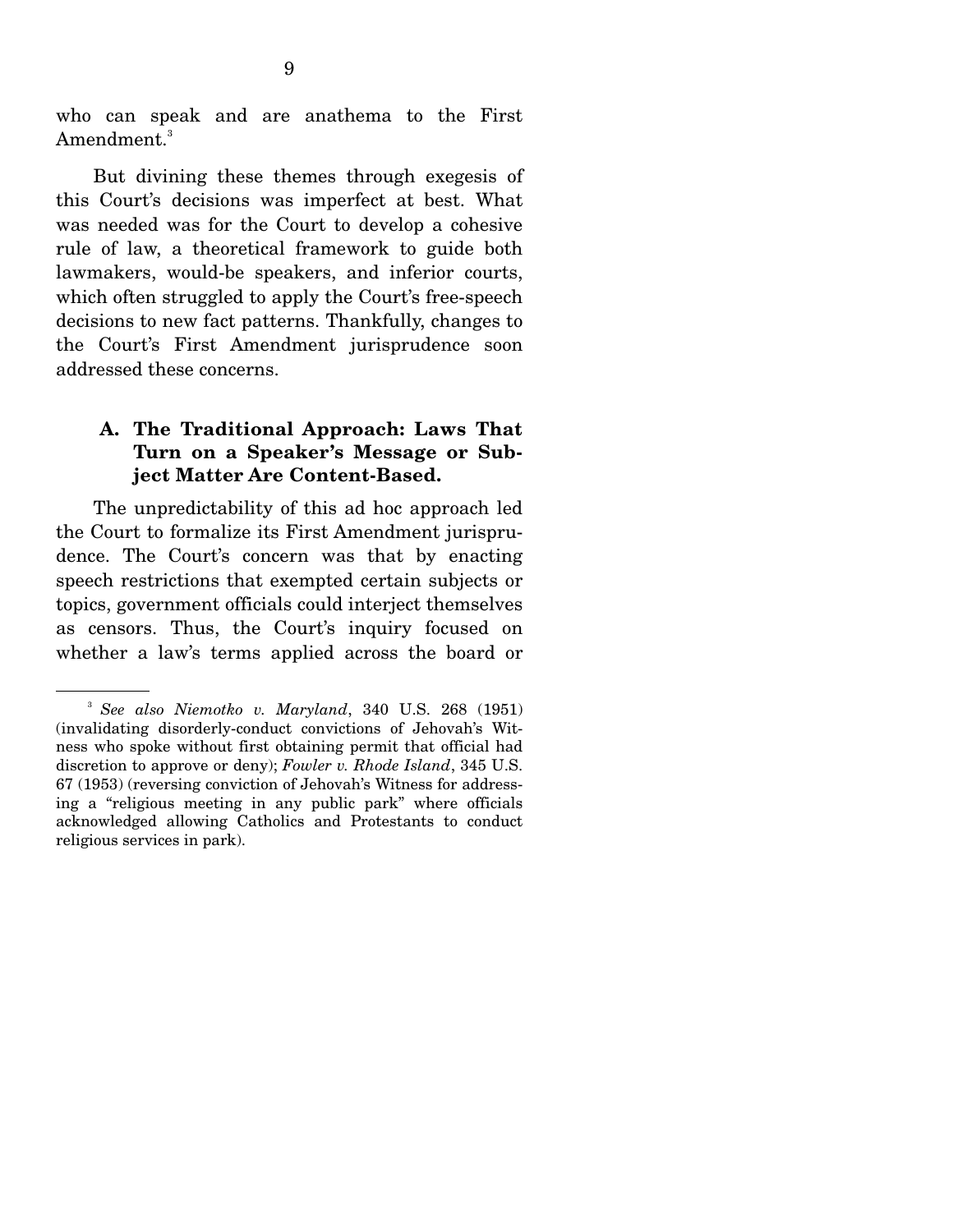instead required officials to inspect speech to determine how it should be regulated. If a law treated some messages more harshly than others, the Court required a more probing review than for a law that did not differentiate based on subject matter.

 The first major case to focus on subject-matter restrictions was *Police Department of Chicago v. Mosley*, 408 U.S. 92 (1972), which concerned a Chicago ordinance that barred picketing within 150 feet of schools during the school day – except for picketing related to labor disputes. The Supreme Court found that the ordinance expressly "describes permissible picketing in terms of its subject matter" and therefore controlled the range of what could be discussed. *Id*. at 95. Content control, said the Court, was nothing more than "forbidden censorship" that, left unchecked, would "completely undercut the 'profound national commitment to the principle that debate on public issues should be uninhibited, robust, and wide open.'" *Id.* at 96 (quoting *New York Times Co. v. Sullivan*, 376 U.S. 254, 270 (1964)). Accordingly, the ordinance's content-based distinction could survive only if it was "tailored to serve a substantial government interest." *Id*. at 99.4 Chicago had no

<sup>4</sup> Interestingly, the *Mosley* court's description of strict scrutiny comes from its equal-protection jurisprudence, which imposes different tiers of scrutiny based on whether the law accomplishes its objective by treating different racial or ethnic groups differently. Indeed, the Court's decision in *Mosley* technically rests upon the Equal Protection Clause. 408 U.S. at (Continued on following page)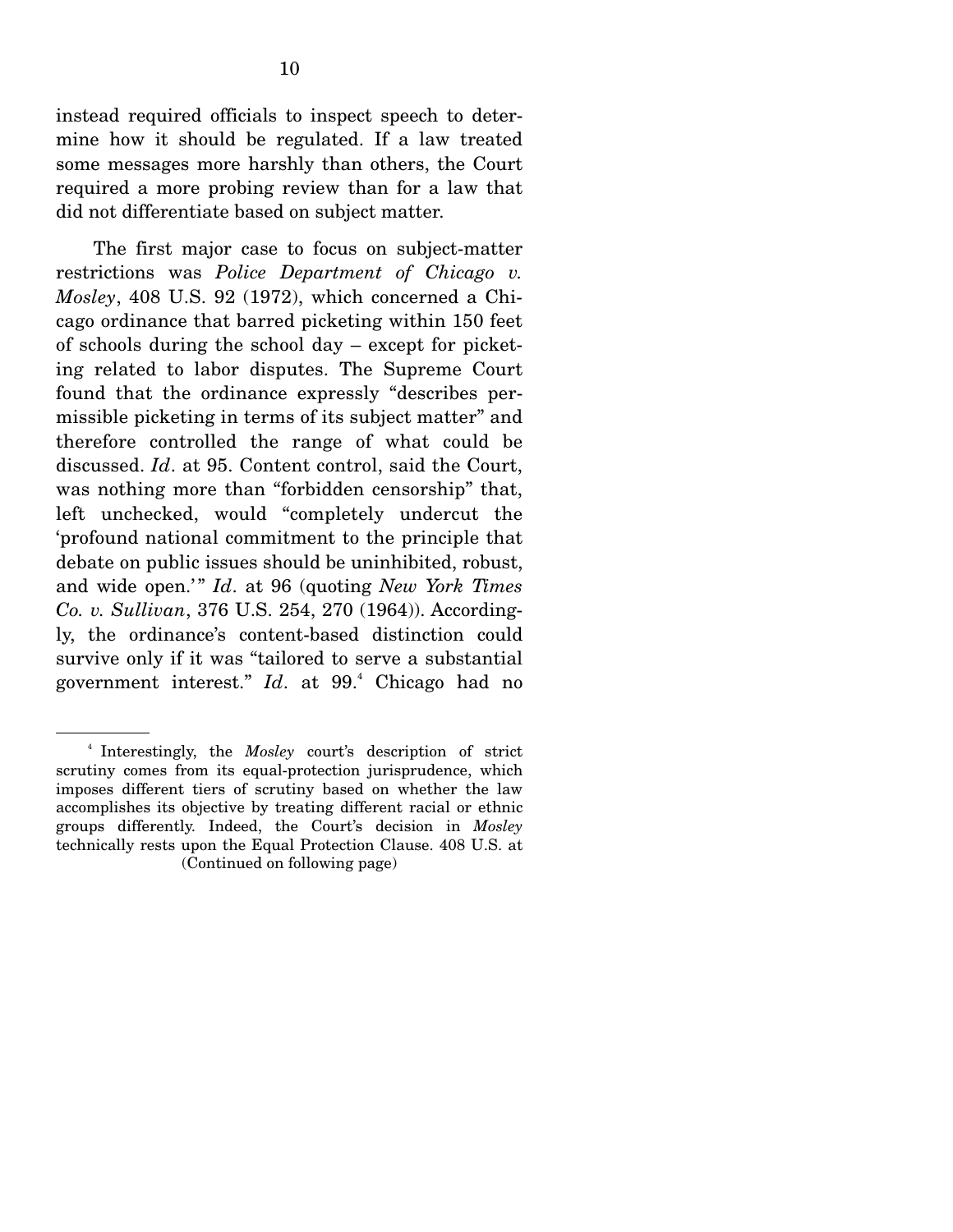evidence that labor picketing was less likely to be disruptive than other forms of picketing, and the Court concluded that to accept such a claim based on broad generalities would leave "[f ]reedom of expression . . . on a soft foundation indeed." *Id*. at 101. It therefore declared the city's content-based picketing ordinance unconstitutional. *Id*. at 102.

 The Court refined this analysis in *Erznoznik v. City of Jacksonville*, 422 U.S. 205 (1975), where it reviewed an ordinance banning nudity on drive-in theater screens. Distilling the lessons of *Mosley* and other cases, the Court explained that while the government may enact "reasonable time, place, and manner regulations applicable to all speech irrespective of content," the First Amendment strictly limits the government's power to act as a censor and shield "the public from some kinds of speech on the ground that they are more offensive than others." *Id*. at 209. The Court held that Jacksonville's law was contentbased because it prevented "drive-in theaters from showing movies containing any nudity, however innocent or even educational." *Id*. at 211-12. Striking down the law, the Court concluded that while Jacksonville's purposes for the law were legitimate, even laudatory, *see id*. at 217, it could not pursue those legislative goals in a content-based manner. *Id*. at 212 (noting that Jacksonville's ban on nudity reached

<sup>102 (</sup>holding that "under the Equal Protection Clause, [Chicago's picketing ordinance] may not stand").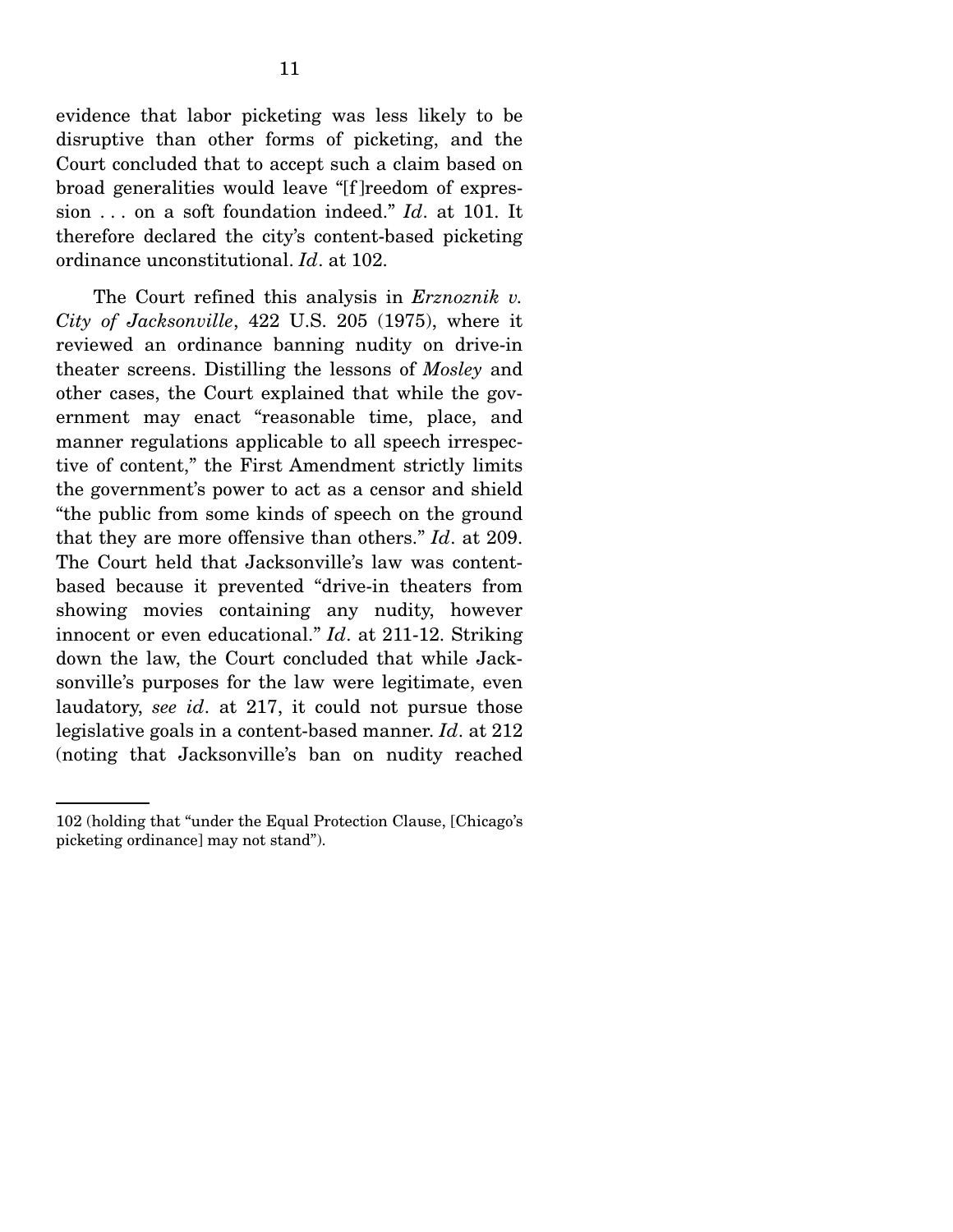farther than necessary to protect children and that adults could avoid nudity by averting their eyes).

*Mosley*, *Erznoznik*, and later cases make clear that content-based laws are constitutionally suspect and must survive heightened scrutiny (whether termed as "exacting," "careful," or "strict") even if the government's purpose in enacting the law was something other than censorship. In *Minneapolis Star & Tribune Co. v. Minnesota Commissioner of Revenue*, 460 U.S. 575 (1983), and *Arkansas Writers' Project, Inc. v. Ragland*, 481 U.S. 221, 228 (1987), the Court said as much when it explained that "[i]llicit legislative intent is not the *sine qua non* of a violation of the First Amendment." *Minneapolis Star*, 460 U.S. at 592. In both *Minneapolis Star* and *Arkansas Writers' Project*, this Court struck down use and sales taxes that applied only to certain publications based on their circulation or subject matter. No one claimed that the goal of the tax regimes was to silence certain disfavored speakers, but that did not matter, as the Court held that there was no need to adduce evidence of "an improper censorial motive." *Arkansas Writers' Project*, 481 U.S. at 228. All that mattered was that the laws burdened only certain speakers and, in the case of *Arkansas Writers' Project*, required government officials to "examine the content of the message that is conveyed" to decide if it could be taxed. *Id*. at 230 (internal citation omitted). That was enough for each law to be subject to strict scrutiny.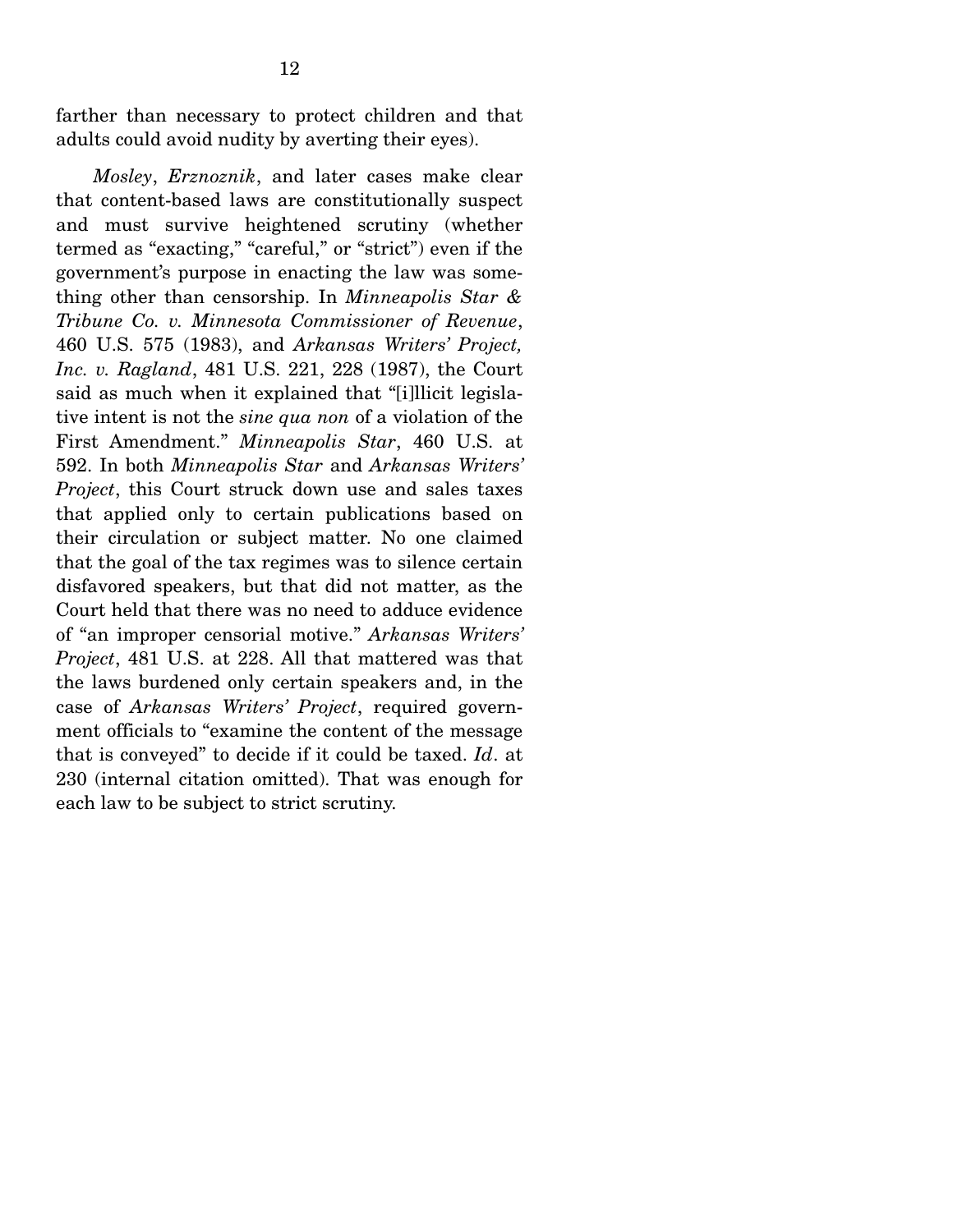### **B. The** *Renton* **Approach: Laws That Are Adopted for Censorial Ends Are Content-Based.**

 At the same time that this Court formalized its traditional test for whether a law is content-based, it began to review First Amendment challenges to local zoning rules concerning adult businesses, including adult movie theaters and strip clubs. Under the traditional test laid out in *Mosley* and *Erznoznik*, these rules were clearly content-based in that they only applied to businesses that spoke on a particular subject.

 But a plurality instead held that they were content-neutral under the newly developed "secondary effects" doctrine. In *Young v. American Mini Theatres*, 427 U.S. 50 (1976), the Court reviewed a Detroit ordinance prohibiting adult theaters from being within 1000 feet of any two other "regulated uses." *Id*. at 52. Whether a business was an adult theater turned on the types of films it showed. *Id*. at 53. Despite that, four justices held that the ordinance was not content-based. Rejecting *Mosley*'s statement that "[s]elective exclusions from a public forum may not be based on content alone, and may not be justified by reference to content alone," 408 U.S. at 95-96, the plurality said that "[t]his statement . . . read literally . . . would absolutely preclude any regulation of expressive activity predicated in whole or in part on the content of the communication." *Young*, 427 U.S. at 65. Because the four justices felt that the ordinance's purpose was to alleviate the secondary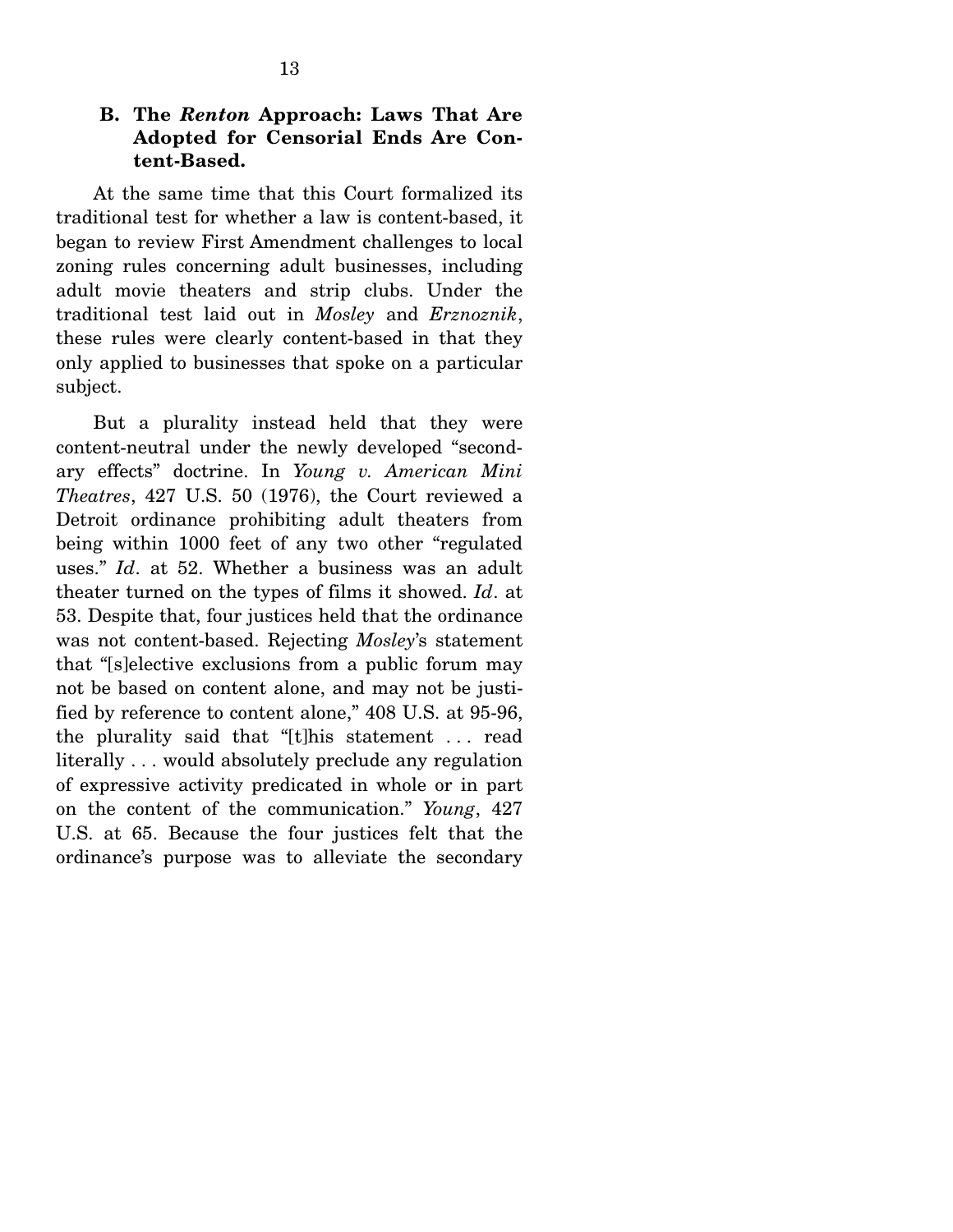effects that Detroit said surrounded adult theaters, rather than to suppress the theaters' speech, they held it to be constitutional. *Id*. at 70-71 & n.34.

 Ten years later, the Court in *City of Renton v. Playtime Theaters, Inc.*, 475 U.S. 41 (1986) embraced *Young* and the secondary-effects doctrine. Renton claimed that it passed its ordinance not to squelch speech, but to ameliorate certain undesirable side effects of that speech, and the Court concluded that it was content-neutral because it was "*justified* without reference to the content of the regulated speech." *Id*. at 48 (quoting *Va. State Bd. of Pharmacy v. Va. Citizens Consumer Council, Inc.*, 425 U.S. 748, 771 (1976)). *Renton* was deeply divisive, both within the Court and with First Amendment scholars. In dissent, Justice Brennan argued that although theaters' secondary effects might be a reason to regulate them, a regulation's stated purpose cannot turn a contentbased law into a content-neutral one. *Id*. at 56-57 (Brennan, J., dissenting). Brennan consoled himself that the doctrine had only been applied in the adultzoning context, but commentators feared that if the secondary-effects doctrine spread, it potentially could redraw the Court's entire content-based/contentneutral framework and "gravely erode the First Amendment's protections." Laurence H. Tribe, *American Constitutional Law* § 12-19, at 952 (2d ed. 1988); *see also* Geoffrey Stone, *Content-Neutral Restrictions*, 54 U. Chi. L. Rev. 46, 116 (1987) (stating that the secondary-effects doctrine "threatens to undermine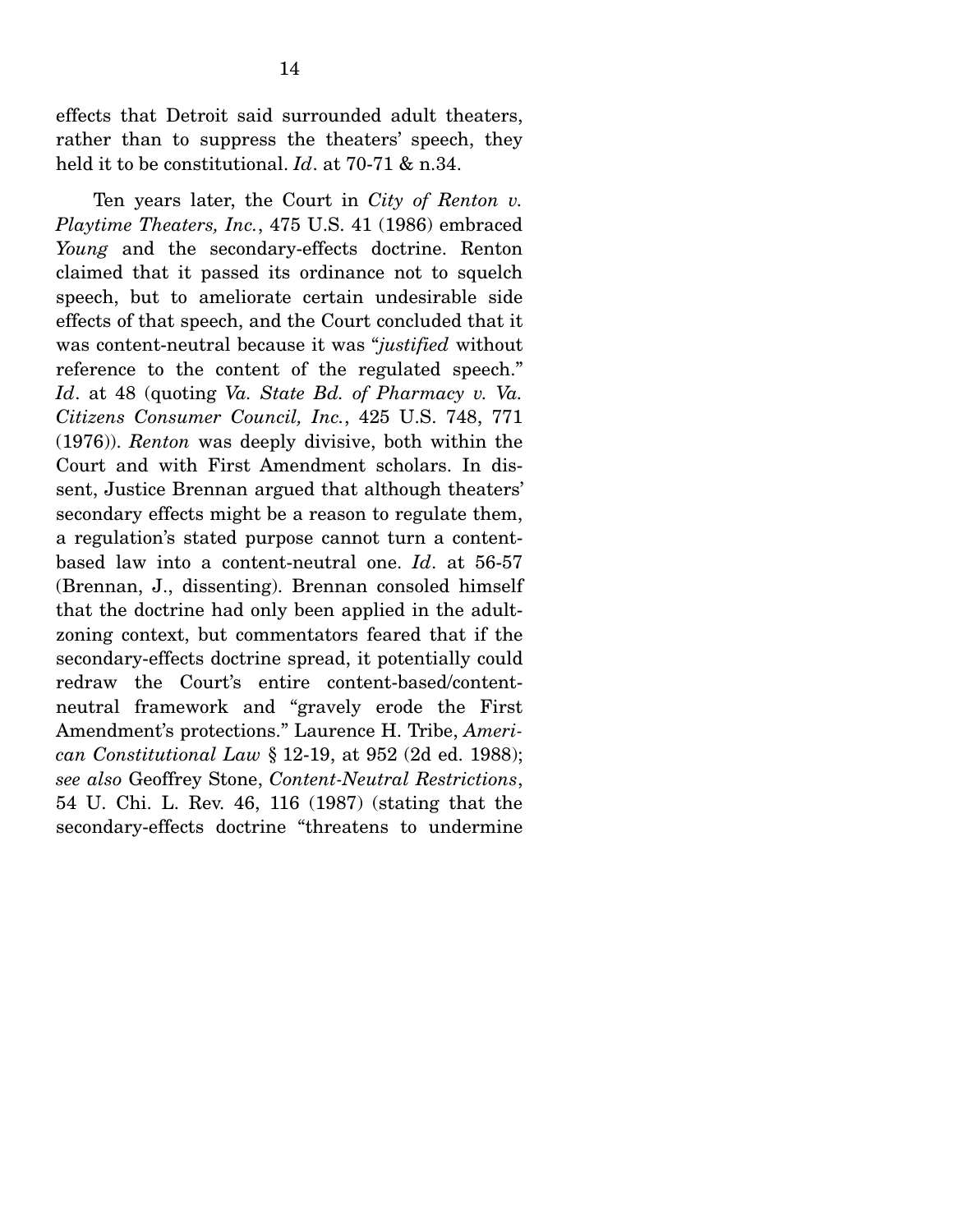the very foundation of the content-based/contentneutral distinction").

 The commentators' fears were well-founded. Barely two years after the Court decided *Renton*, the secondary-effects doctrine arose in a case having nothing to do with adult entertainment. In *Boos v. Barry*, 485 U.S. 312 (1988), for instance, a plurality cited *Renton* in implicitly accepting the validity of the secondary-effects doctrine outside the adultentertainment context. In ruling against the District of Columbia, though, the plurality distinguished *Renton* on the grounds that the District said the law's purpose was "to shield diplomats from speech that offends their dignity," *id*. at 320, which focused upon the "direct impact that speech has on its listeners." Id. at 321. Although agreeing with the plurality's holding, Justice Brennan chided them for their attempt to divine legislative motive, noting that "future litigants are unlikely to be so bold or so forthright" as the District. *Id.* at 335 (Brennan, J., concurring in the judgment).

 Two years later, in *Ward v. Rock Against Racism*, 491 U.S. 781 (1989), the Court inadvertently exacerbated the issue. By all accounts, the challenged rule in *Ward* – which required the use of city-provided sound equipment at concerts in Central Park – was content-neutral under *Mosley*'s traditional inquiry, as it applied regardless of what was being performed. *See* 491 U.S. at 792. But rather than apply that traditional test, the Court instead focused on legislative purpose, holding that "[t]he principal inquiry in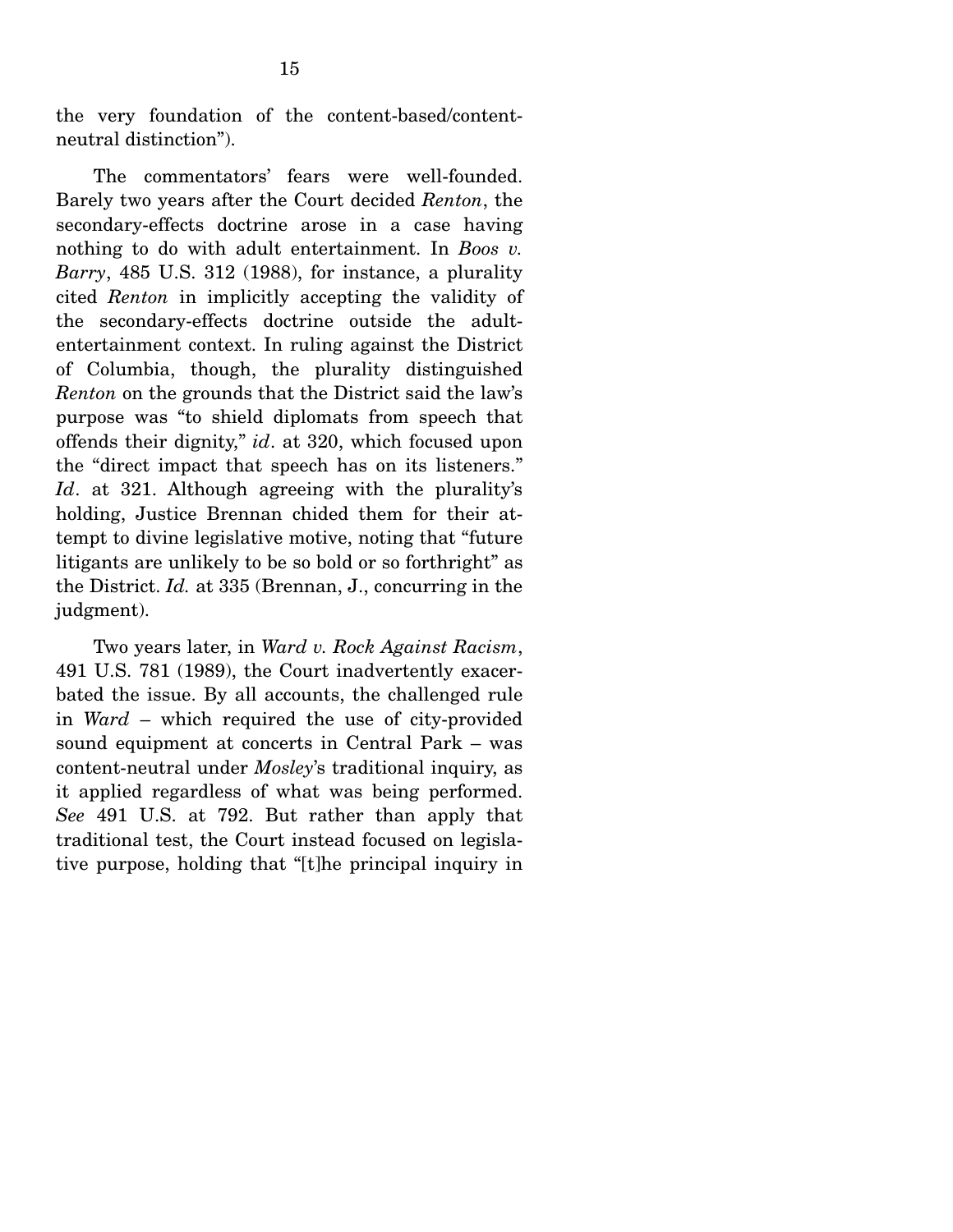determining content neutrality . . . is whether the government has adopted a regulation of speech because of disagreement with the message it conveys. The *government's purpose* is the controlling consideration." *Id.* at 791 (internal citations omitted and emphasis added). *Ward* then cited *Renton* for the idea that "[a] regulation that serves purposes unrelated to the content of expression is deemed neutral, even if it has an incidental effect on some speakers or messages but not others." *Id*. Because the rule's purpose was to protect the tranquility of adjoining areas, the Court determined it was content-neutral. *Id*. at 792.

 As Justice Marshall noted, *Ward* was "the first time [that] a majority of the Court applie[d] *Renton* analysis to a category of speech far afield from that decision's original limited focus." *Id*. at 804 n.1 (Marshall, J., dissenting). The dissenters in *Ward* feared that focusing on legislative purpose rather than a statute's plain language might "encourage widespread official censorship" by causing many facially discriminatory laws to be viewed as content-neutral. *Id*. Furthermore, some commentators noted that having two separate tests can cause confusion in lower courts, which increases the risk that courts will reach differing results in factually indistinguishable cases. *See* R. George Wright, *Content-Based and Content-Neutral Regulation of Speech: The Limitations of a Common Distinction*, 60 U. Miami L. Rev. 333, 339 (2006) (noting that lower courts "have made little progress in sorting out the respective roles of an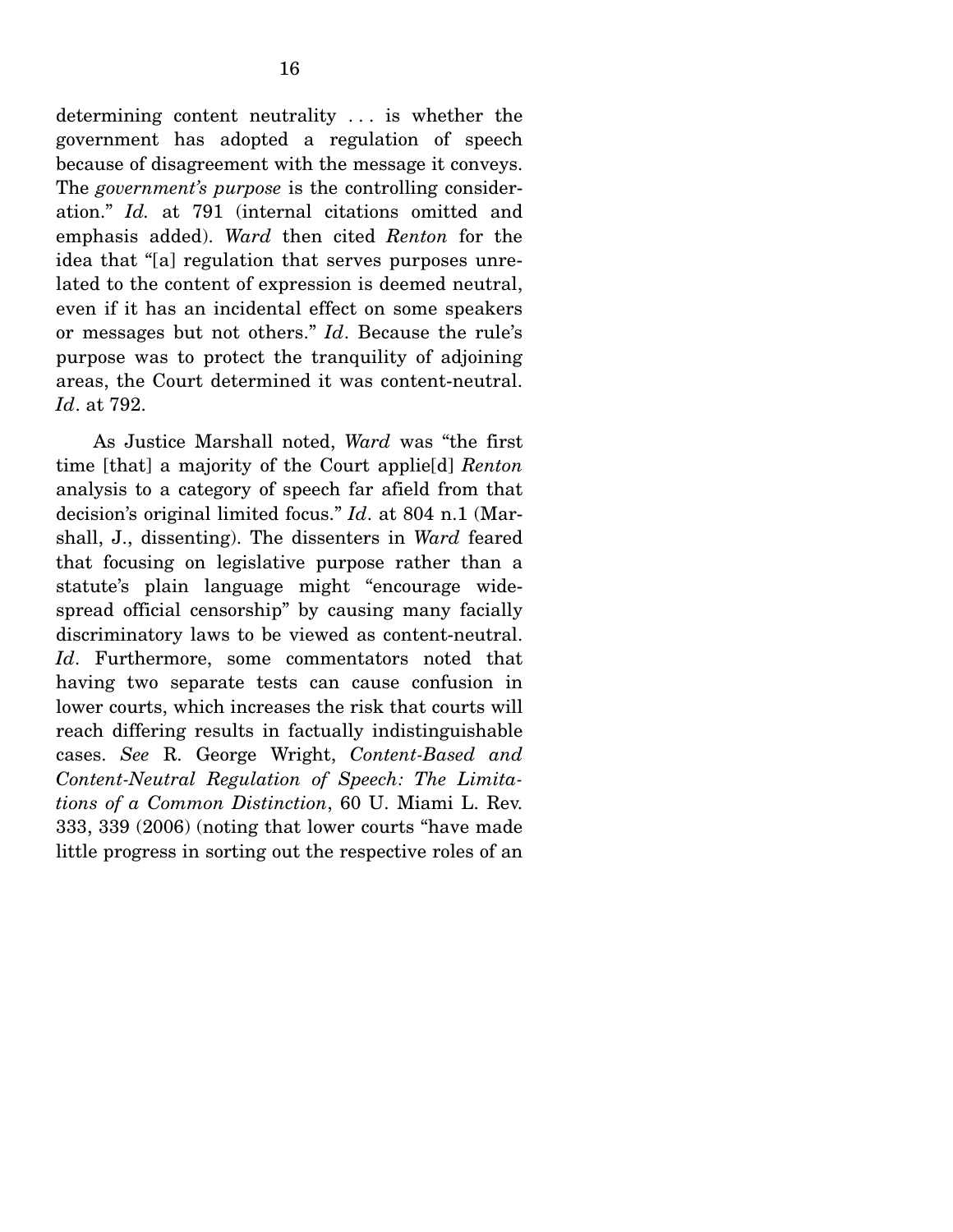examination of the text of the speech regulation and of broader-ranging attempts to ascertain legislative intent in distinguishing between [content-based] and [content-neutral] regulations") (footnotes omitted). As *amici* show below, this is more than a risk: this Court's fractured approach to content neutrality has led some lower courts to believe that only legislative purpose matters, and that facially discriminatory laws can be scrutinized as content-neutral so long as the courts believe they were enacted for non-censorial reasons. The result has been to create deep splits in many different areas of First Amendment law.

## **II. Exclusive Use of the** *Renton* **Approach by Some Lower Courts Has Led to Confusion and Deep Splits in a Wide Variety of First Amendment Areas.**

 Due to the doctrinal confusion that *Renton*, *Ward*, and later cases like *Hill v. Colorado*, 530 U.S. 703 (2000), have engendered, lower courts have been left without any clear guidance on how they should determine whether any particular law is contentbased. Some courts now view legislative purpose as not just one way to determine if a law is contentbased, but the *only* way. The Ninth Circuit's opinion in this case is just one example of this blinkered view of First Amendment jurisprudence; *amici* have lived through several others. This long-existing circuit split has had real world consequences on *amici*'s and others ability to protest government abuse, support themselves, and express their values.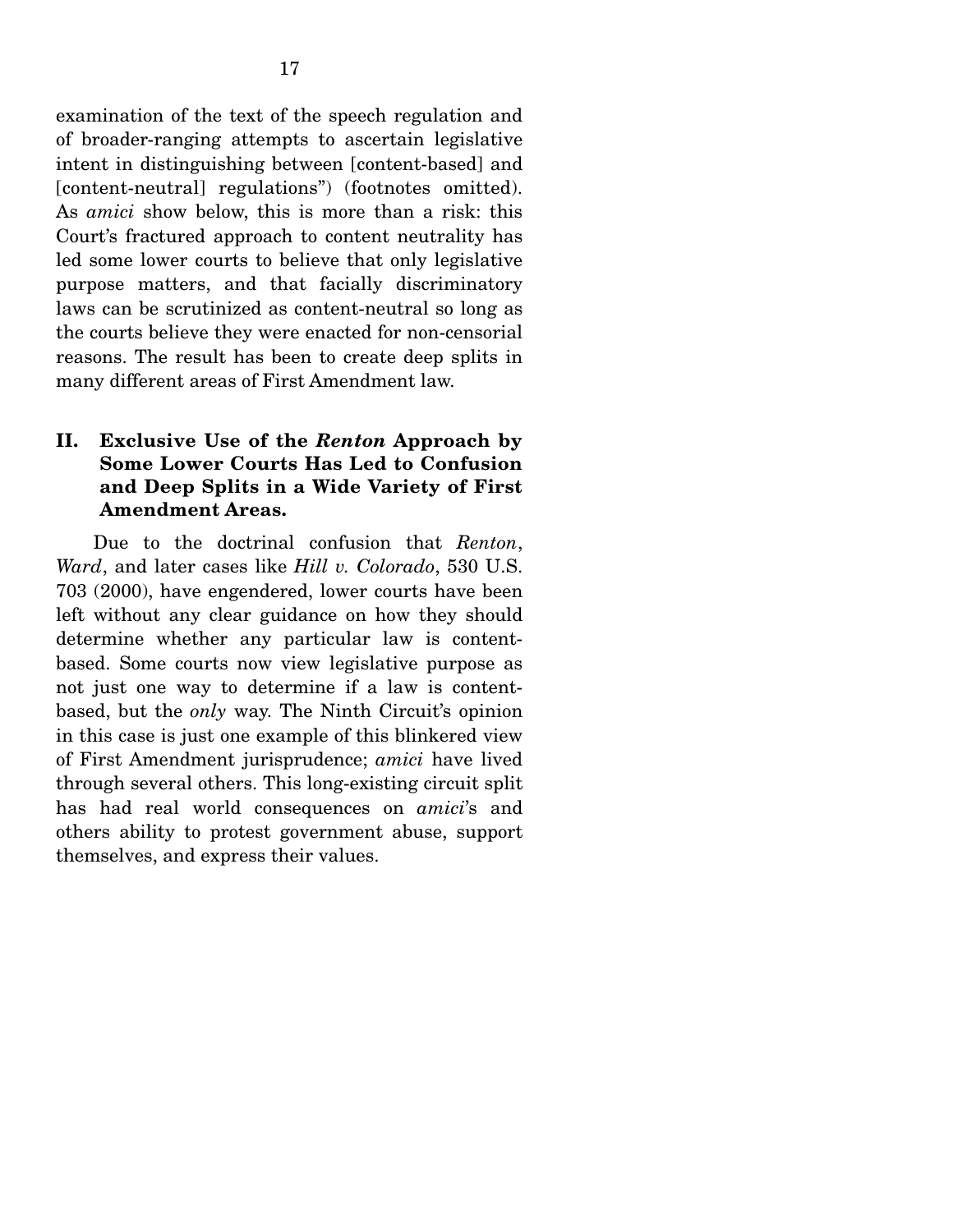Whether individuals can use signs to effectively protest or promote a worldview should not depend on their address. Yet the content-based confusion discussed above is most evident in sign-code litigation. The Ninth Circuit's opinion in this case exemplifies the deep split amongst federal and state courts on whether sign ordinances that provide exemptions or otherwise draw distinctions based on subject matter are content-based.<sup>5</sup> This has led to *amici* litigating

<sup>&</sup>lt;sup>5</sup> On one side of the circuit split, the First, Second, Eighth, and Eleventh Circuits use this Court's traditional approach to the content-based inquiry. *Solantic, LLC v. City of Neptune Beach*, 410 F.3d 1250, 1263-64 (11th Cir. 2005); *Nat'l Adver. Co. v. Town of Babylon*, 900 F.2d 551, 556-57 (2d Cir. 1990); *Matthews v. Town of Needham*, 764 F.2d 58, 60 (1st Cir. 1985). On the other side of the split are the Fourth, Sixth, and Seventh Circuits. They have held, based on this Court's statements in *Ward* and *Hill*, that an ordinance's exemptions for certain types of noncommercial signs will not render the sign code contentbased so long as the government has proffered some contentneutral justification for the ordinance. *See, e.g.*, *Wag More Dogs, LLC v. Cozart*, 680 F.3d 359, 365 (4th Cir. 2012); *H.D.V.- Greektown, LLC v. City of Detroit*, 568 F.3d 609, 623-25 (6th Cir. 2009); *Scadron v. City of Des Plaines*, 734 F. Supp. 1437, 1445-46 (N.D. Ill. 1990), *aff 'd*, No. 91-1083, 1993 U.S. App. LEXIS 4694, at \*4 (7th Cir. Mar. 8, 1993) (unreported). Meanwhile, the Third Circuit employs its own "significant relationship" test, which falls more in the *Ward* camp. *See, e.g.*, *Melrose, Inc. v. City of*  (Continued on following page)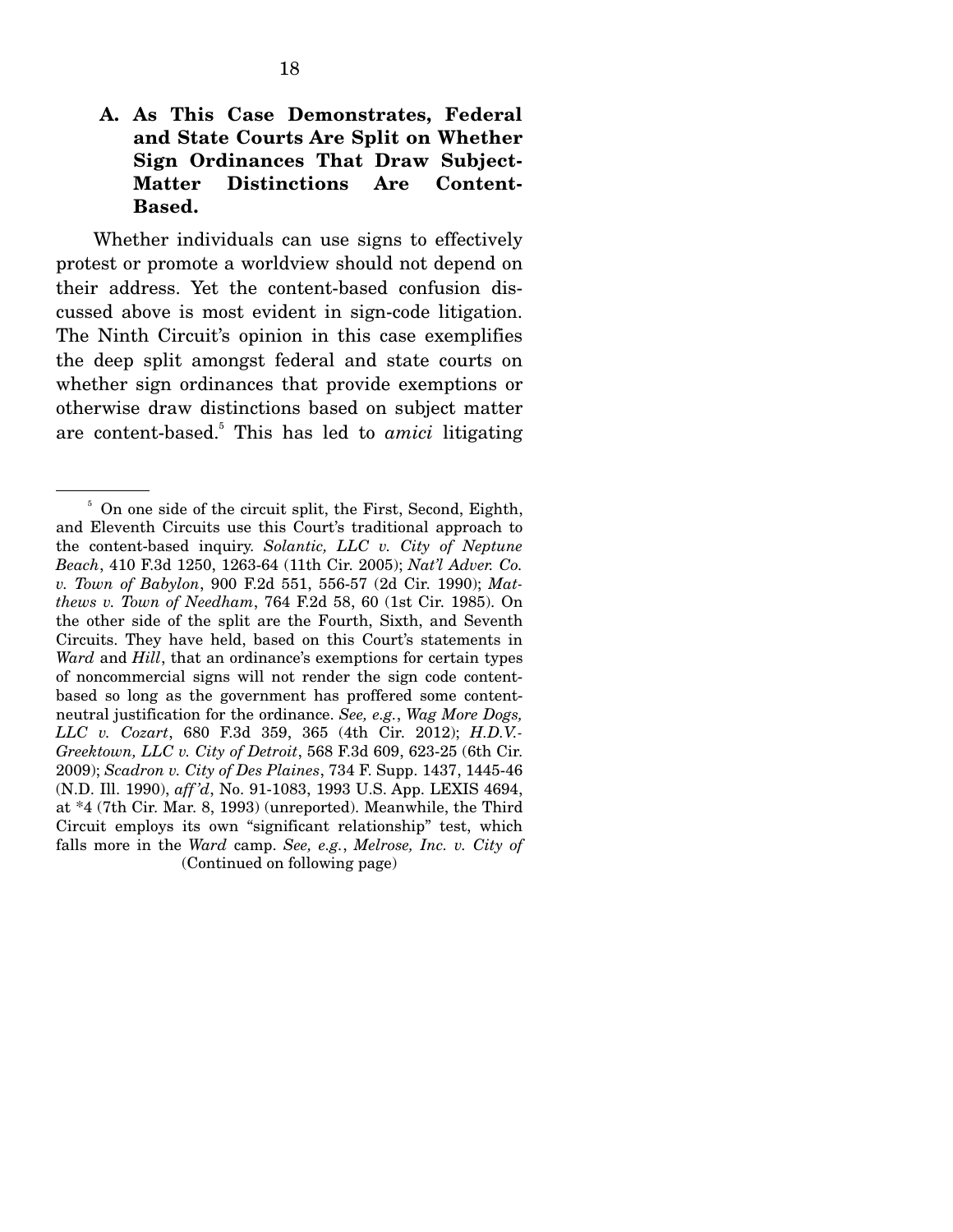virtually identical sign-code disputes with vastly different results, depending on the jurisdiction.

*Amicus* Jim Roos was desperate to save his St. Louis-based non-profit, affordable housing organization, Sanctuary in the Ordinary, from eminentdomain abuse. The city had already seized several of Sanctuary's buildings for redevelopment, forcing dozens of Roos' needy clients out of their homes.<sup>6</sup> Now, it was coming for another one. Roos fought back by painting a prominent mural on the threatened building that said "End Eminent Domain Abuse."

*Pittsburgh*, 613 F.3d 380, 388-89 (3d Cir. 2010) (citing *Rappa v. New Castle Cnty.*, 18 F.3d 1083 (3d Cir. 1994)).

Not surprisingly, the fractured circuits have also affected the state courts. Courts in Georgia, Minnesota, New Jersey, Ohio, and Washington have followed the traditional approach. *Union City Bd. of Zoning Appeals v. Justice Outdoor Displays, Inc.*, 467 S.E.2d 875, 882 (Ga. 1996); *Goward v. City of Minneapolis*, 456 N.W.2d 460, 465 (Minn. Ct. App. 1990); *State v. DeAngelo*, 963 A.2d 1200, 1205-06 (N.J. 2009); *City of Tipp City v. Dakin*, 929 N.E.2d 484, 499 (Ohio Ct. App. 2010); *Collier v. City of Tacoma*, 854 P.2d 1046, 1053 (Wash. 1993). Courts in Michigan and Texas are on the opposing side. *Sackllah Invs., LLC v. Charter Twp. of Northville*, No. 293709, 2011 Mich. App. LEXIS 1452 (Mich. Ct. App. Aug. 9, 2011); *Tex. DOT v. Barber*, 111 S.W.3d 86, 94 (Tex. 2003).

<sup>6</sup> *See, e.g.*, Robert Patrick, *U.S. Supreme Court declines to review St. Louis eminent domain sign case*, St. Louis Post-Dispatch (Feb. 21, 2012), *available at* http://www.stltoday.com/ news/local/metro/u-s-supreme-court-declines-to-review-st-louiseminent/article\_b14cd8e2-5ca7-11e1-9d22-001a4bcf6878.html.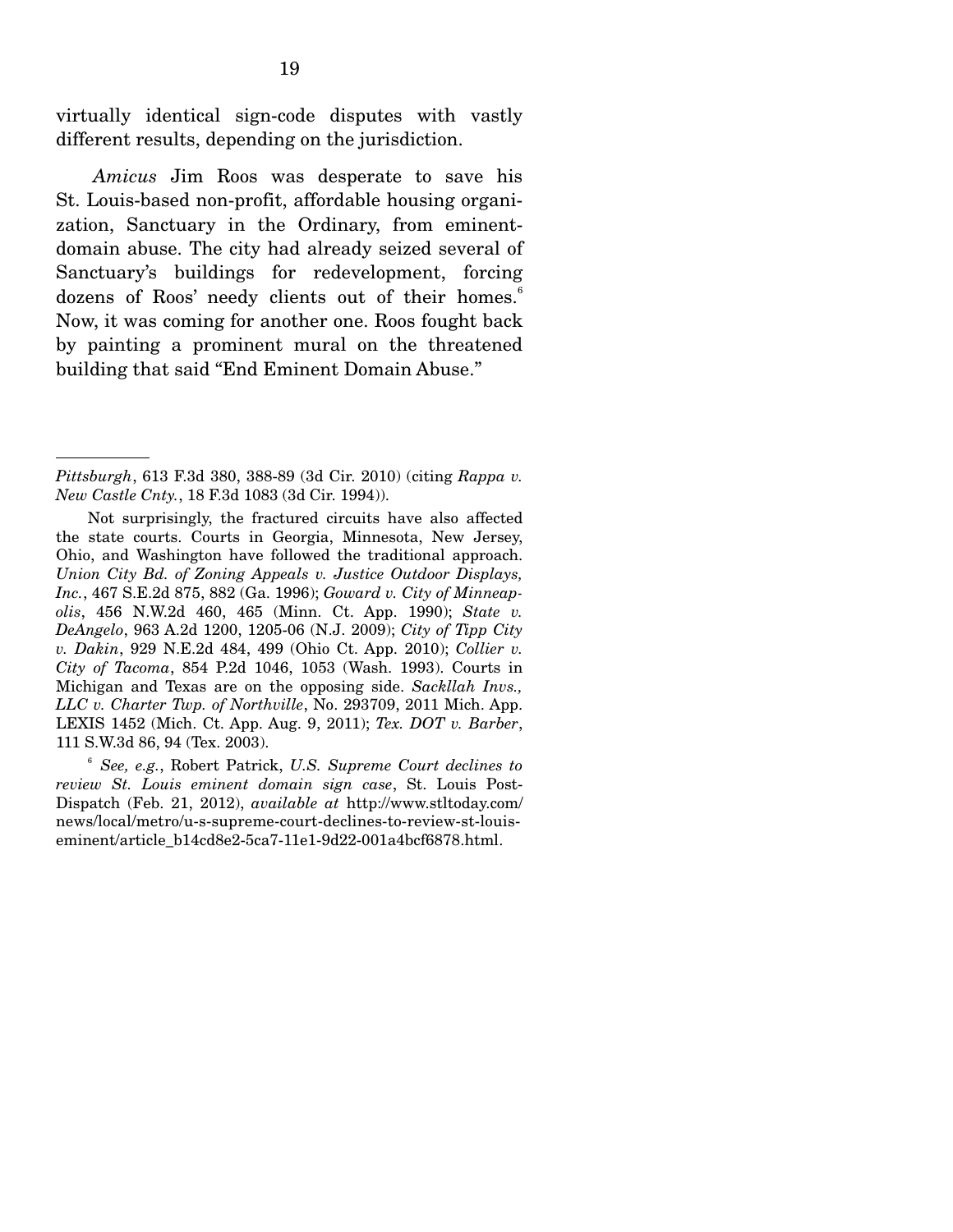

*Amicus* Jim Roos' protest mural

 The city immediately threatened Roos with fines, declaring the mural to be a "sign" under the law and then declaring that sign to be "illegal" because it lacked a permit and was too large under the zoning code. *Neighborhood Enterprises, Inc. v. City of St. Louis,* 644 F.3d 728, 731-32 (8th Cir. 2011). But had the mural instead depicted a "[n]ational, state, religious, fraternal, professional and civic symbol[ ] or crest[ ]," *id*. at 737 (internal citation omitted), the city would have exempted it from its definition of sign – and thus, from any regulation whatsoever. Roos argued that this disparate treatment rendered St. Louis' sign code content-based and, after years of litigation, he prevailed when the Eighth Circuit held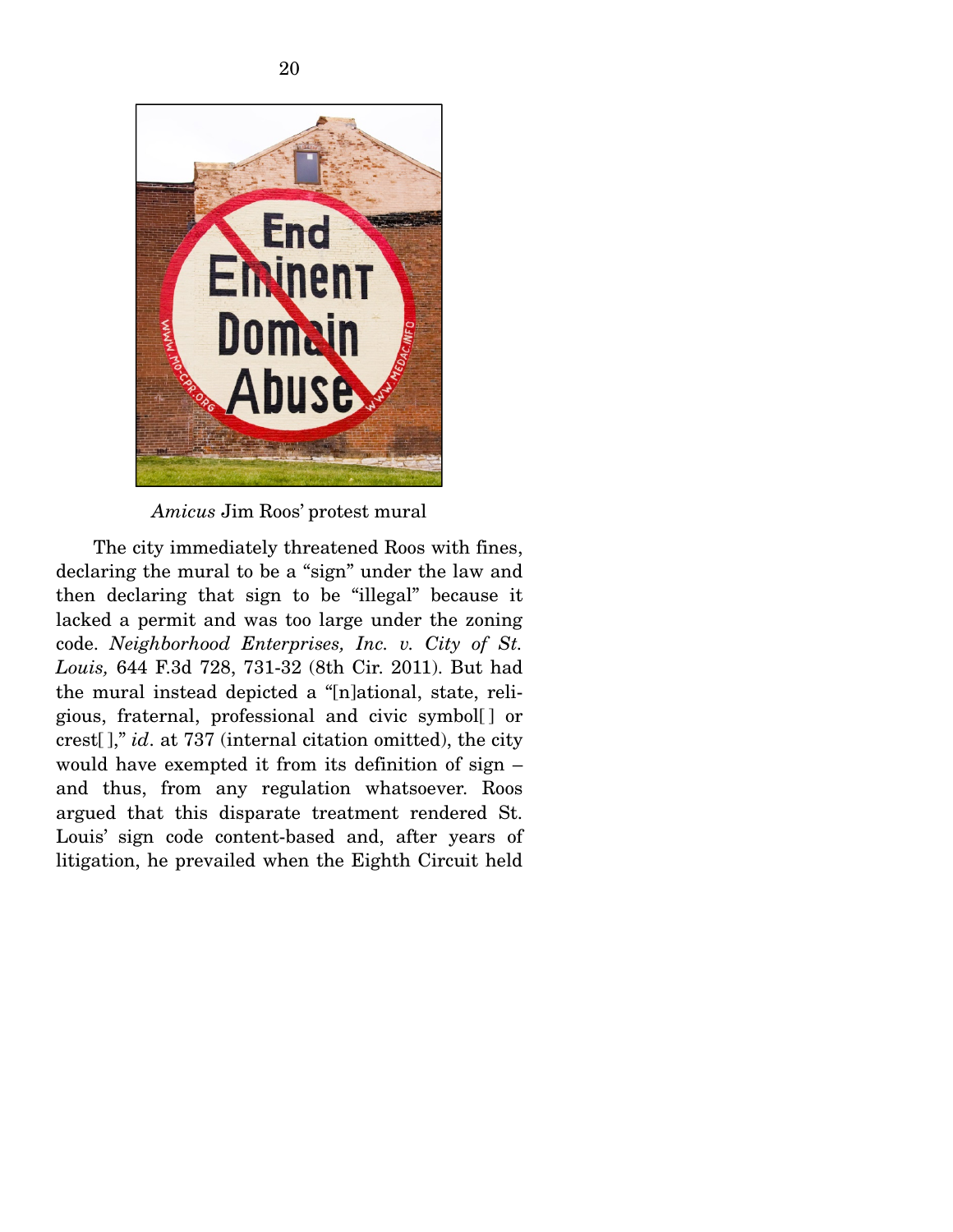that the "zoning code's definition of 'sign' was impermissibly content-based because the message conveyed determines whether the speech is subject to the restriction." *Id.* (internal punctuation omitted).<sup>7</sup> Roos is still using his mural to fight the city's eminentdomain practices today.

 Eight-hundred miles away, *amicus* Kim Houghton's mural did not share the same fate. Houghton is an entrepreneur who decided to leave her job at the Washington Post to open Wag More Dogs, a canine daycare, boarding, and grooming business in Arlington, Virginia. For Wag More Dogs' grand opening, Houghton painted the side of her building, which abutted the Shirlington dog park, with a whimsical mural of dogs, bones, and paw prints. But Arlington County considered the mural to be an oversized "sign," threatening Houghton with steep fines and prohibiting her from opening her business until she covered the mural with a tarp. Although the county's

<sup>7</sup> The Eighth Circuit's decision in *Neighborhood Enterprises* echoes earlier decisions from the First, Second, and Eleventh Circuits. *See Matthews v. Town of Needham*, 764 F.2d 58, 60 (1st Cir. 1985) (holding sign code to be content-based when it forbade political signs but permitted signs erected for charitable or religious causes); *Nat'l Adver. Co. v. Town of Babylon*, 900 F.2d 551, 556-57 (2d Cir. 1990) (holding that ordinance's exemption for signs "identifying a grand opening, parade, festival, fund drive or similar occasion" rendered it content-based); *Solantic, LLC v. City of Neptune Beach*, 410 F.3d 1250, 1263-64 (11th Cir. 2005) (concluding that sign code which exempted government flags and insignia of government, religious, charitable and fraternal organizations from regulation to be content-based).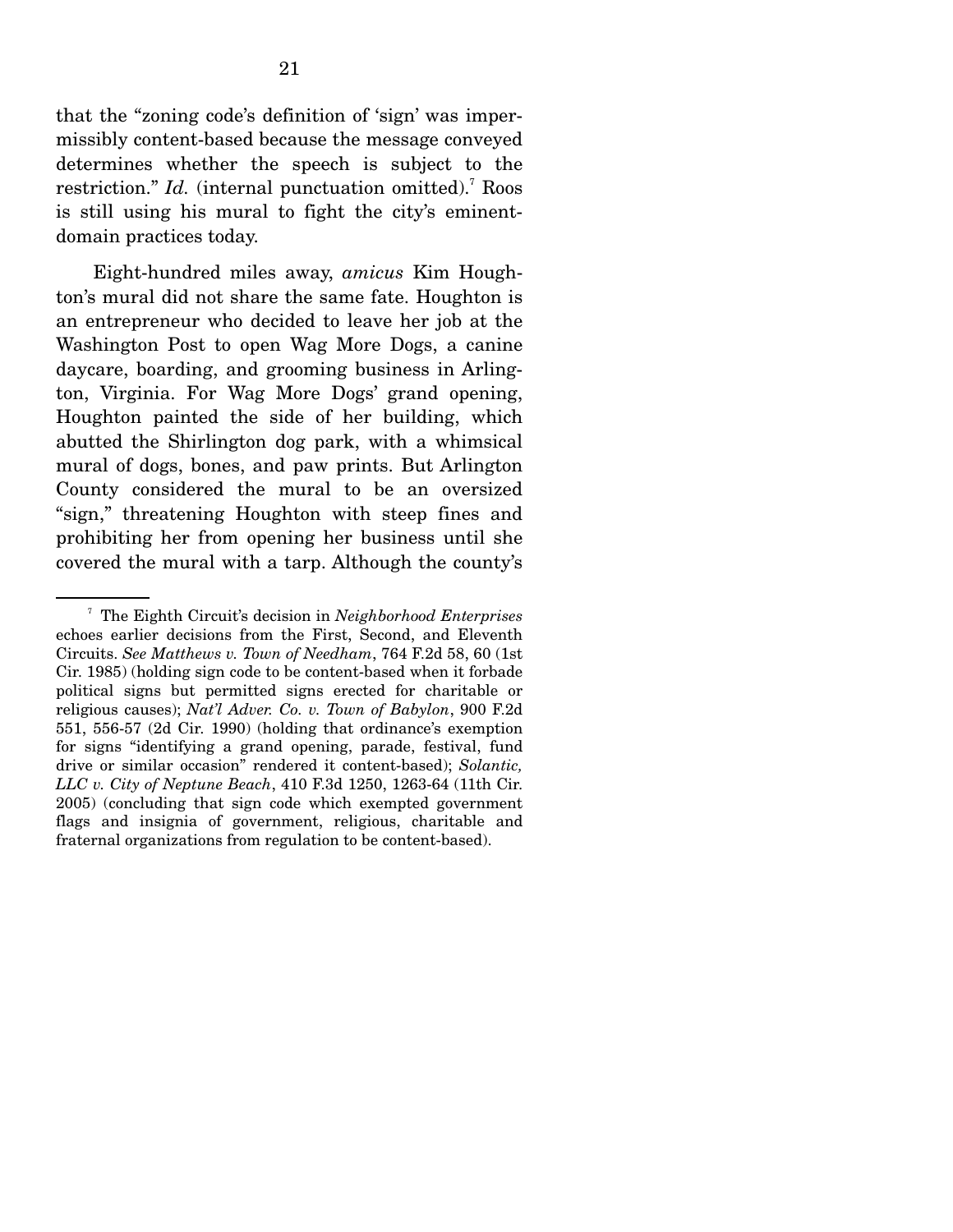sign code exempted "works of art" from the definition of sign – and thus, again, from any permitting requirement or size limits – the county zoning commissioner announced that the mural was not "art" because its subject matter was related to her business. *Wag More Dogs, LLC v. Cozart*, 680 F.3d 359, 363, 368 (4th Cir. 2012). Houghton sued, arguing in part that the "work of art" and other exemptions in the county's code rendered it content-based.

 The Eastern District of Virginia dismissed Houghton's case, and the Fourth Circuit affirmed that dismissal. In so ruling, the Fourth Circuit stated that "a regulation [must] do more than merely differentiate based on content to qualify as content based." *Id.* at 365. Because the purpose for the county's sign code was traffic safety and aesthetics, the court held that it was content-neutral despite treating murals differently depending on what they depicted. After her loss, Houghton painted over the playing dogs with colorful birds lounging under a sunset. Despite being the exact same size and in the same exact location as the original mural, the new mural is legal under the code's art exemption because it shows birds instead of dogs.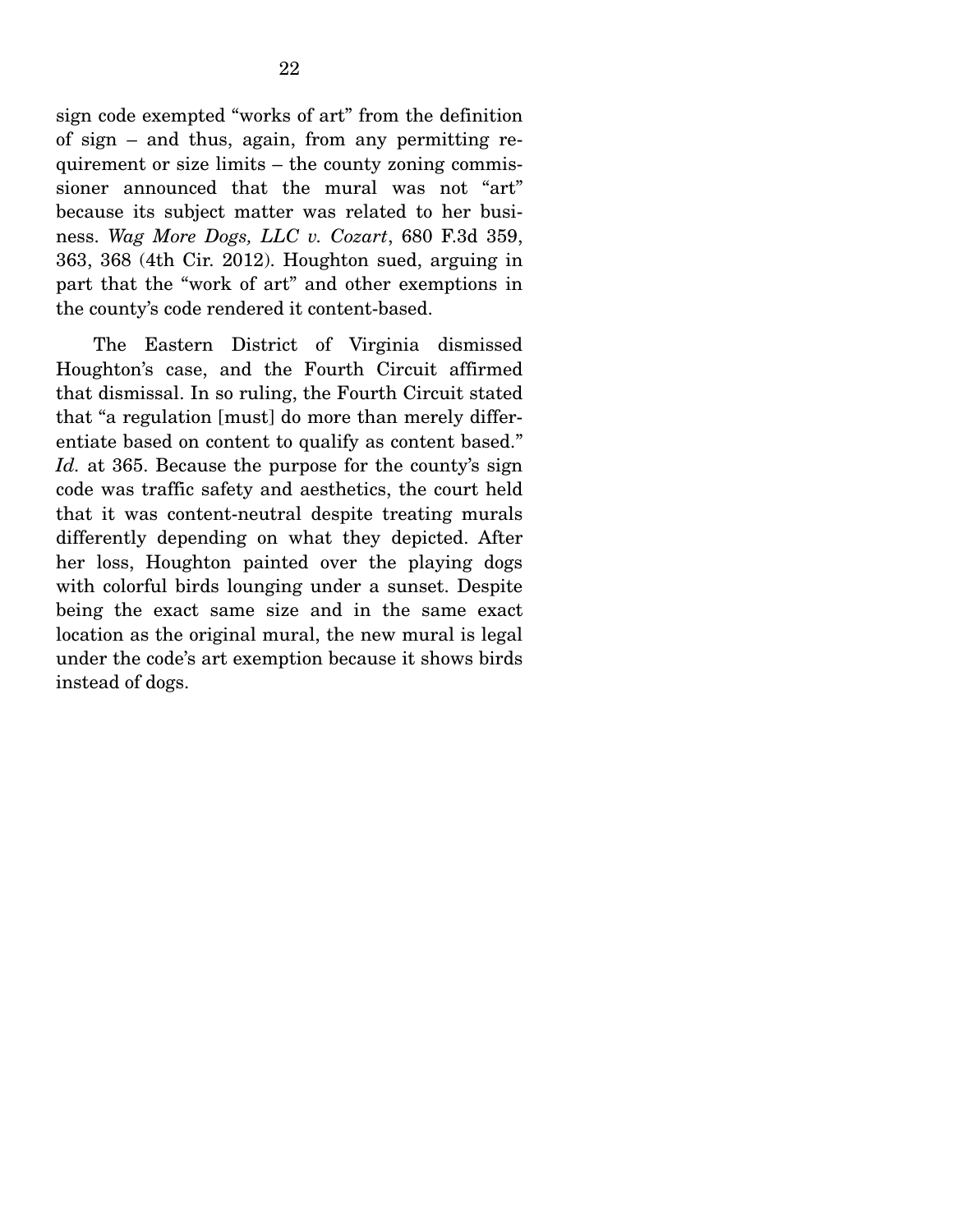

*Amicus* Kim Houghton's original mural (illegal)



*Amicus* Kim Houghton's current mural (legal)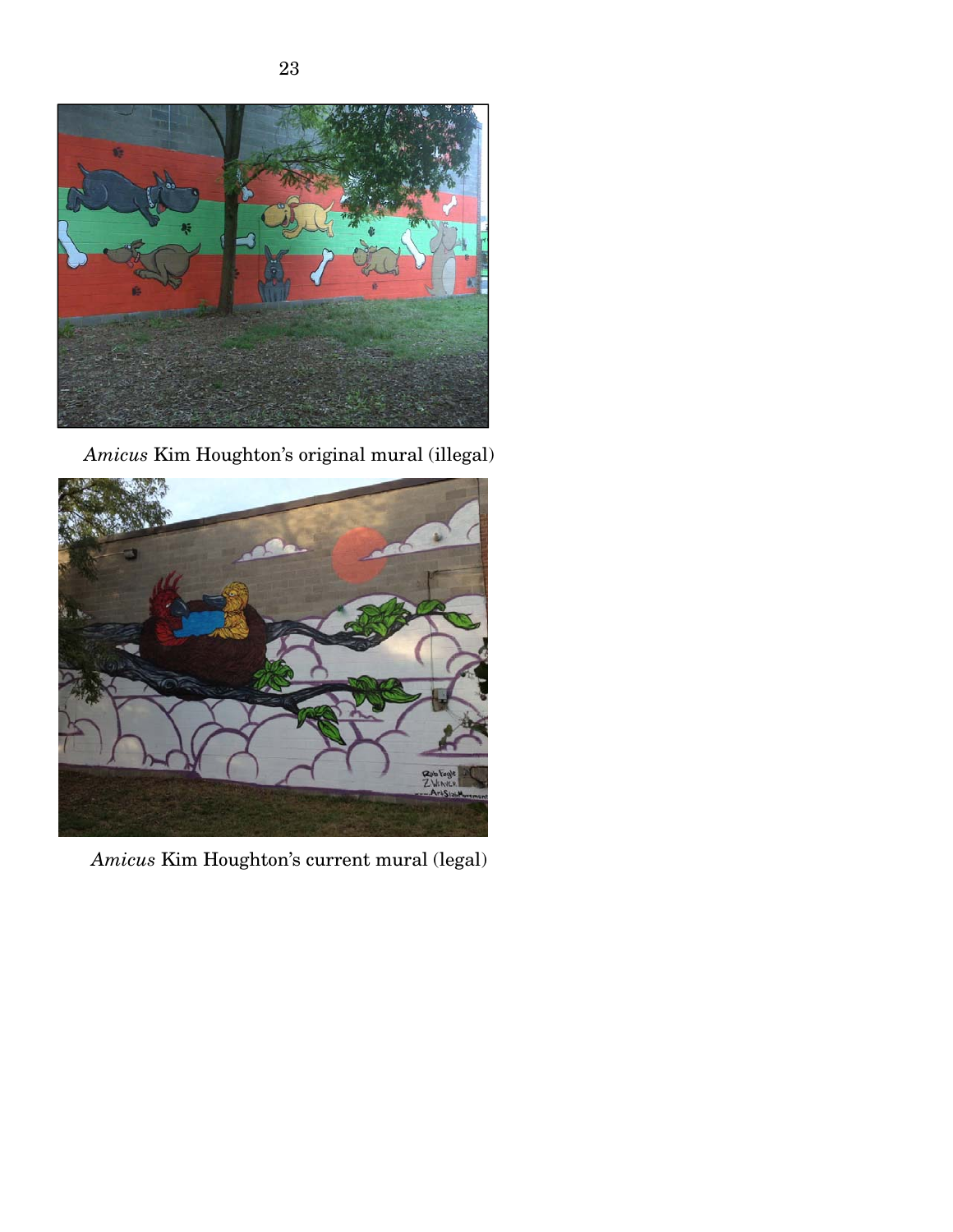On the other side of the state, *amici* Bob Wilson and Kelly Dickinson are still fighting for the right to use their own property to protest eminent-domain abuse. Wilson and Dickinson are owners and officers of Central Radio Company, Inc., an 80-year-old family business based in Norfolk that services the Navy and other government agencies. In almost identical facts to *Neighborhood Enterprises,* a Norfolk agency wanted to seize Central Radio's property via eminent domain in order to build retail shops near Old Dominion University. *Central Radio Co. v. City of Norfolk*, No. 2:12-cv-00247, slip op. at 2, 10-11 (E.D. Va. May 15, 2013).

 Wilson and Dickinson fought the condemnation in state court and hung a protest banner to tell the public what the city was trying to do to them. The banner attracted intense support from the community – and the ire of the Old Dominion University's Real Estate Foundation, the party who would benefit from the taking. Only days after the banner was unveiled, a University official complained to the city,<sup>8</sup> and the

<sup>&</sup>lt;sup>8</sup> The specter of selective enforcement is often present in sign disputes, as facially-discriminatory sign codes make it easier for government officials and politicians to try to silence opposition. In *Neighborhood Enterprises*, for example, the same alderman who introduced the ordinance authorizing eminent domain against Sanctuary's property wrote a letter to the Board of Adjustment urging it to uphold the denial of Sanctuary's sign permit for the protest mural. Brief of Plaintiffs for Summary Judgment at 3, *Neighborhood Enterprises, Inc. v. City of St. Louis*, No. 4:07-cv-01546 (E.D. Mo. Mar. 16, 2009). And in *Wagner v. City of Garfield Heights*, a city cited a homeowner's lawn sign (Continued on following page)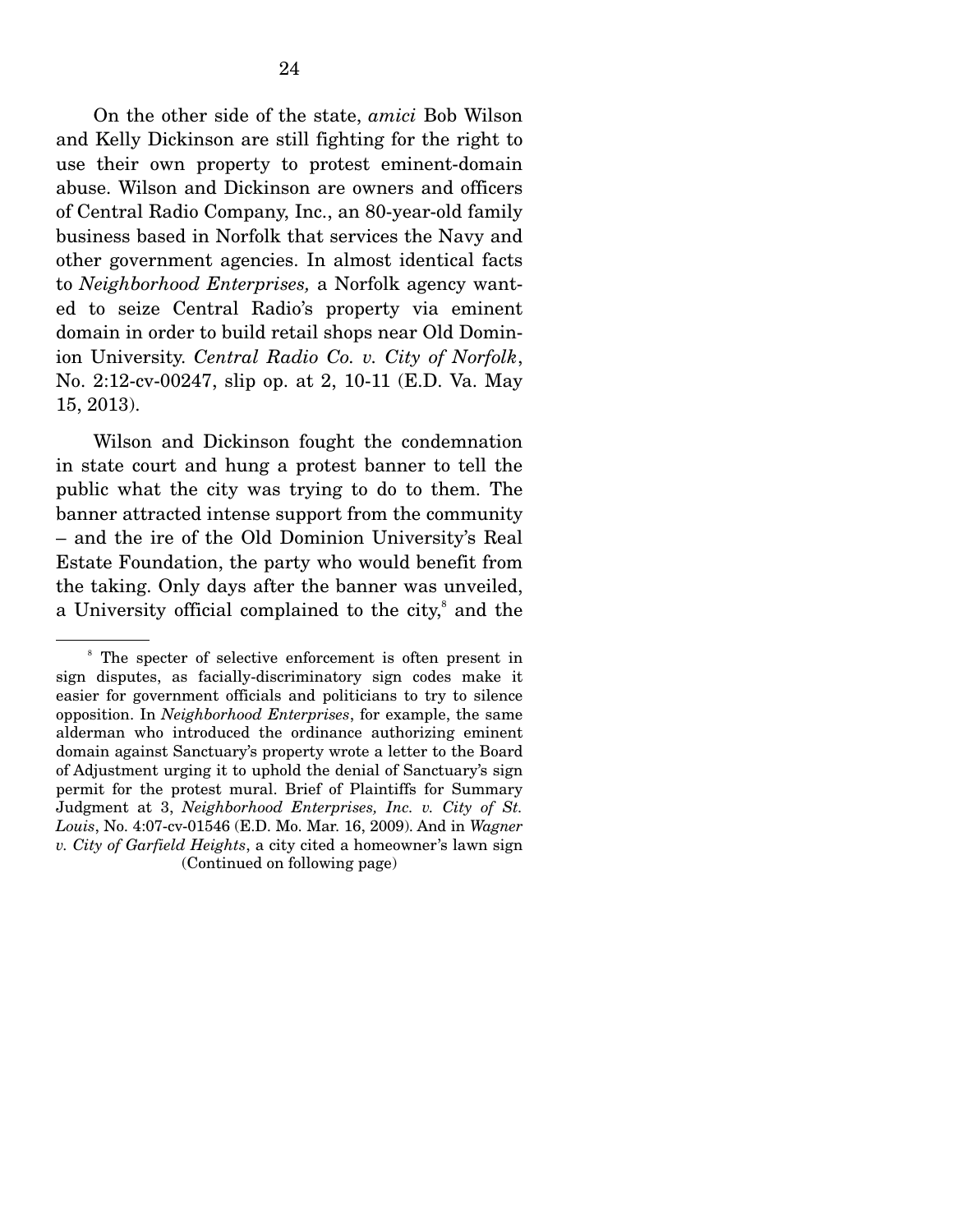city cited *amici* for the banner being too large under the sign code. *Id.* at 2-5. Facing thousands of dollars in fines, Wilson and Dickinson were forced to cover the banner, which silenced them at a critical time during their struggle in state court.<sup>9</sup> Had the banner instead depicted a work of art or the "flag or emblem of any national, organization of nations, state, city, or any religious organization," *id.* at 2, 10-11, however, it would have been exempt from regulation.



*Amici* Bob Wilson and Kelly Dickinson's protest banner, before Norfolk forced them to cover it with a tarp.

that criticized a city councilmember after the councilmember complained to the mayor and the city's building commissioner. No. 13-3474, 2014 U.S. App. LEXIS 15984, at \*4-5 (6th Cir. Aug. 19, 2014). Sign-code precedent is packed with such examples.

<sup>9</sup> The Virginia Supreme Court subsequently found that Norfolk's attempted taking of the property violated state law. *PKO Ventures, LLC v. Norfolk Redev. & Hous. Auth.*, 747 S.E.2d 826 (Va. 2013).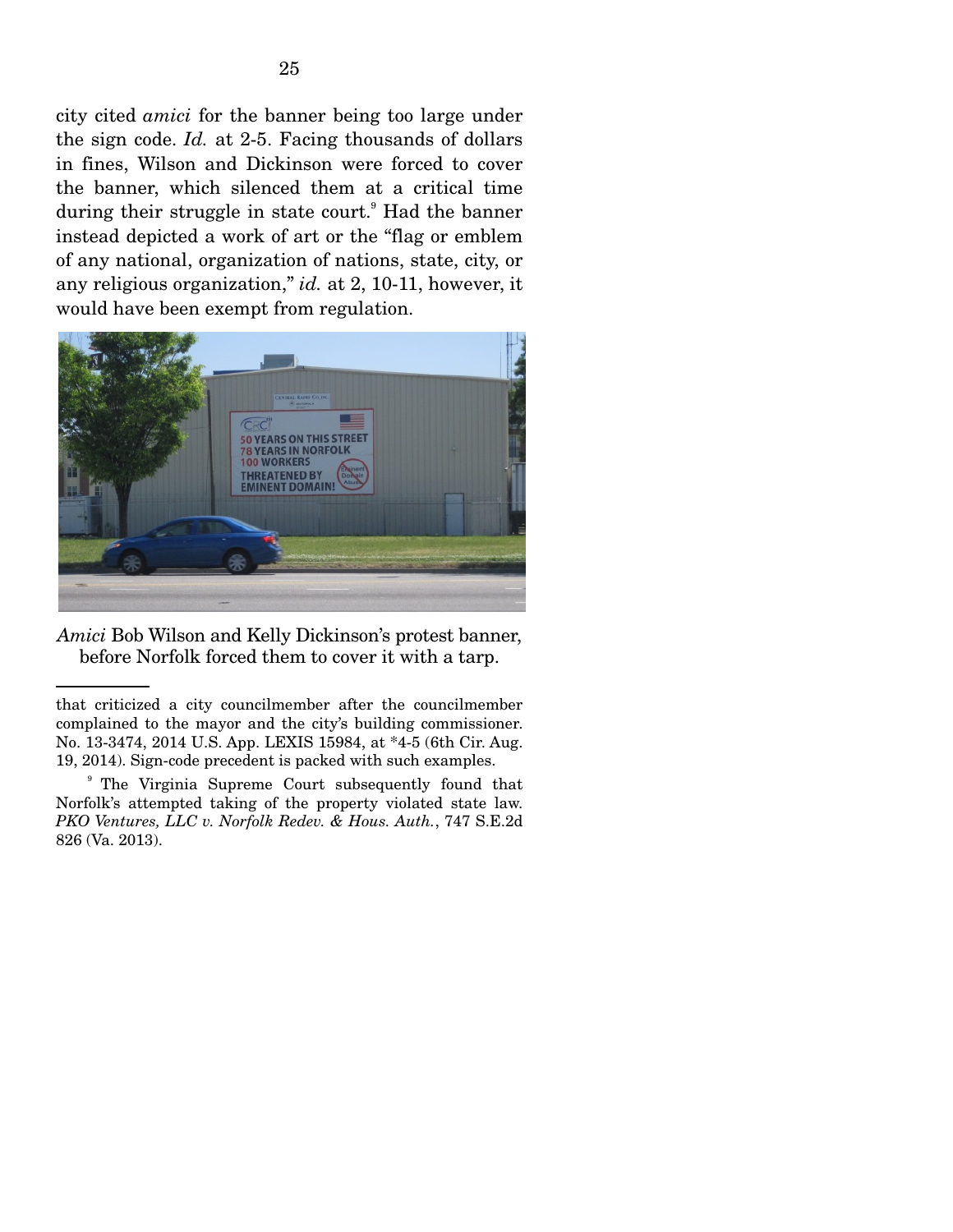Despite that, the district court ruled against Wilson and Dickinson and upheld the sign code. Citing to *Ward* and *Hill*, the court held that the sign code was not content-based because "the general purpose of the Sign Code is to promote traffic safety and aesthetics" and its preference for government and religious flags reasonably related to those purposes because the court felt that flags, emblems, and artwork were more aesthetically pleasing and were less likely to distract drivers. *Id.* at 8, 10-11. The case is now on appeal before the Fourth Circuit.

### **B. The Misapplication of Established First Amendment Doctrine Has Created Confusion in Other Areas.**

 The content-based confusion affects more than just sign codes. It has bled into several other areas under the First Amendment, including new topics like occupational speech and long-litigated areas like bans on panhandling and noise ordinances.

### **1. Occupational Speech**

 Although occupational speech is a cutting-edge area under the First Amendment, it is already suffering from the same problems that sign-code litigation has been suffering from for years. This Court has held that "[g]enerally, speakers need not obtain a license to speak," *Riley v. Nat'l Fed'n of the Blind*, 487 U.S. 781, 802 (1988), but many jurisdictions impose licensing requirements on occupations that consist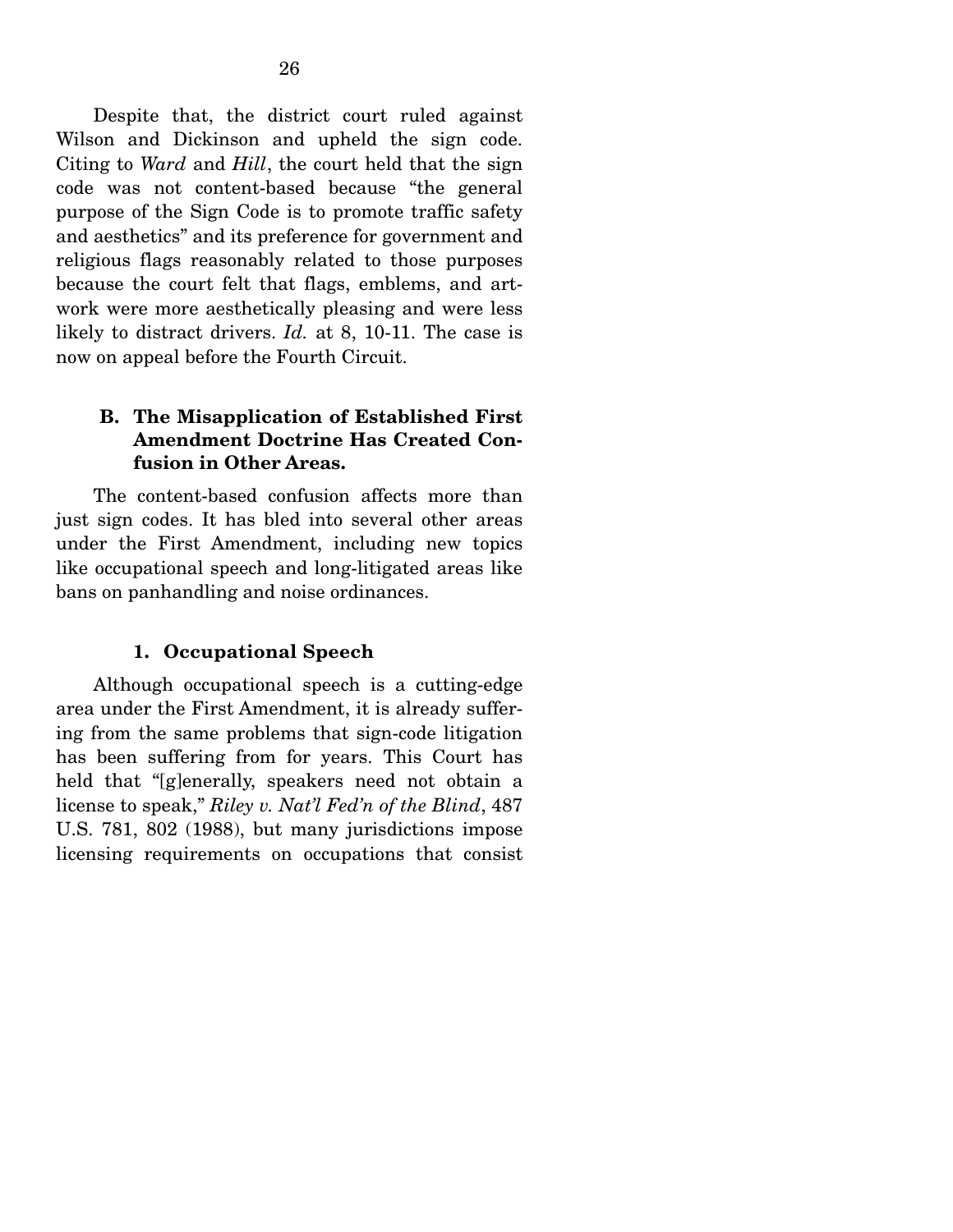largely of speaking, such as interior designers, dieticians, therapists, instructors, and tour guides. These licensing requirements are often triggered solely by speech of a particular content, which under this Court's traditional test should make them contentbased. *See, e.g.*, *Holder v. Humanitarian Law Project*, 561 U.S. 1, 27 (2010) (holding that ban on providing legal advice to designated foreign terrorists on how to address their grievances non-violently "regulates speech on the basis of its content"). Nevertheless, in part due to the confusion caused by this Court's differing tests for determining whether a law is content-based or content-neutral, lower courts have struggled to determine what level of First Amendment scrutiny such laws should receive.

*Amici* Candance Kagan and Mary Lacoste have been caught up in this struggle. Both retired, these women spend their time giving history and ghost tours of New Orleans – but every time they do so, they risk five months in jail. That is because the city requires that anyone describing city history or points of interest for compensation must be licensed, which requires applicants to pass a history exam, drug test, and a criminal background check every two years. *Kagan v. City of New Orleans*, 753 F.3d 560, 561 (5th Cir. 2014). *Amici* object to this license requirement, and their case has already spent years and dozens of pages arguing whether the city's facially discriminatory law should be construed as content-based.

 Despite the fact that the law burdens only speech on certain topics, both the district court and the Fifth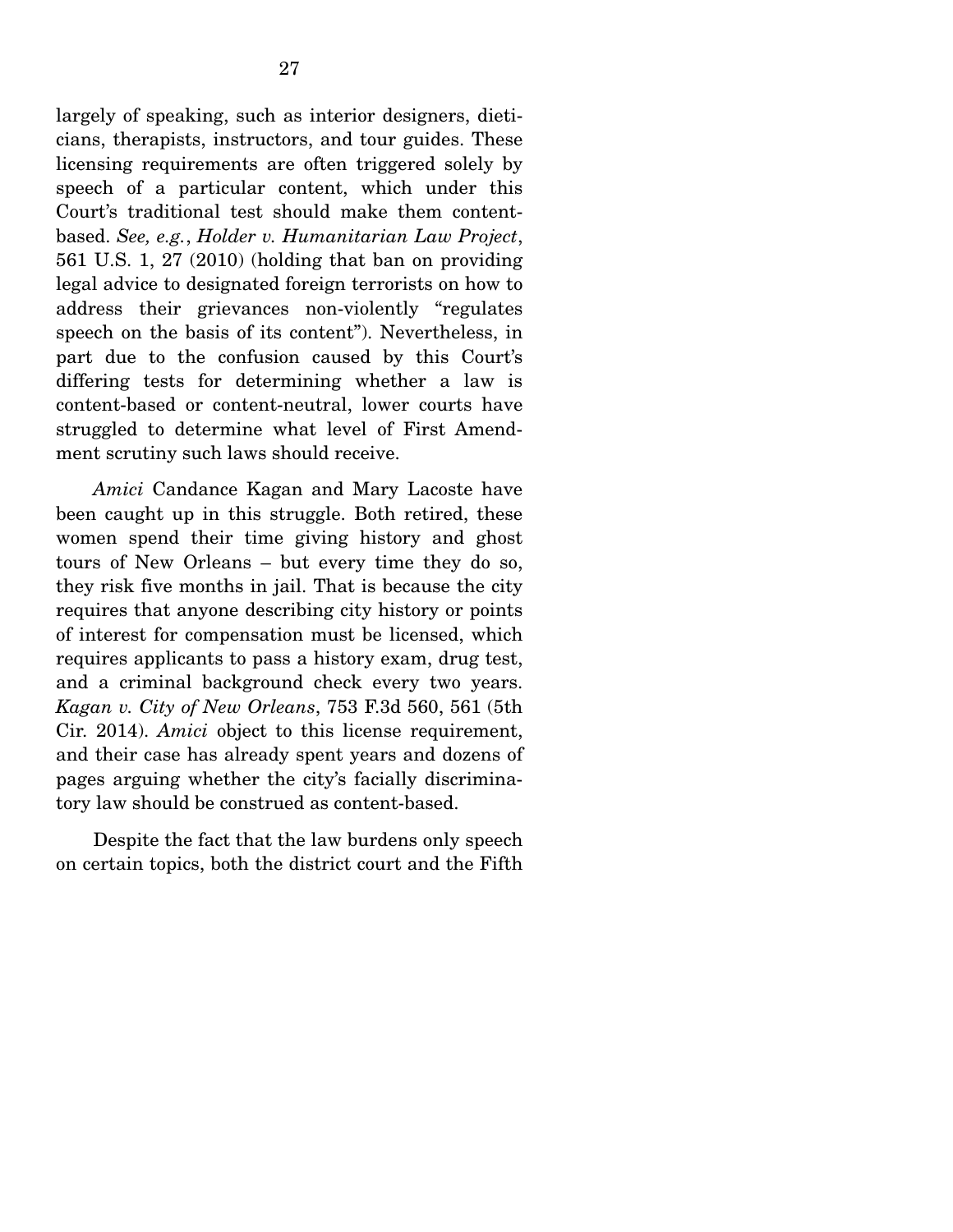Circuit held the license requirement was a valid content-neutral restriction. Yet they could not agree on a reason: The district court was in lock-step with the *Ward* camp, finding that "while the licensing scheme does, in operation, 'refer[ ] to the content of expression' . . . it clearly was not enacted to suppress 'expression due to a disagreement with the message conveyed or a concern over the message's direct effect on those who are exposed to it.' " *Kagan v. City of New Orleans*, 957 F. Supp. 2d 774, 778 (E.D. La. 2013) (internal citation omitted). The Fifth Circuit affirmed that the license requirement was content-neutral, but merely reasoned that once a license was obtained, "[t]hose who have the license can speak as they please." *Kagan*, 753 F.3d at 562.

*Amici* Tonia Edwards and Bill Main challenged an almost identical license requirement for tour guides in D.C. Three weeks after the Fifth Circuit opinion, the D.C. Circuit found the license requirement was unconstitutional. *Edwards v. District of Columbia*, 755 F.3d 996, 1001-02 (D.C. Cir. 2014). After extensive briefing on whether the district's tourguide licensing law was content-based, the D.C. Circuit avoided taking sides on this thorny issue, instead deciding that the regulation could not survive even intermediate scrutiny because the District had provided no evidence that licensing tour guides furthered any of its goals. *Id.* at 1009.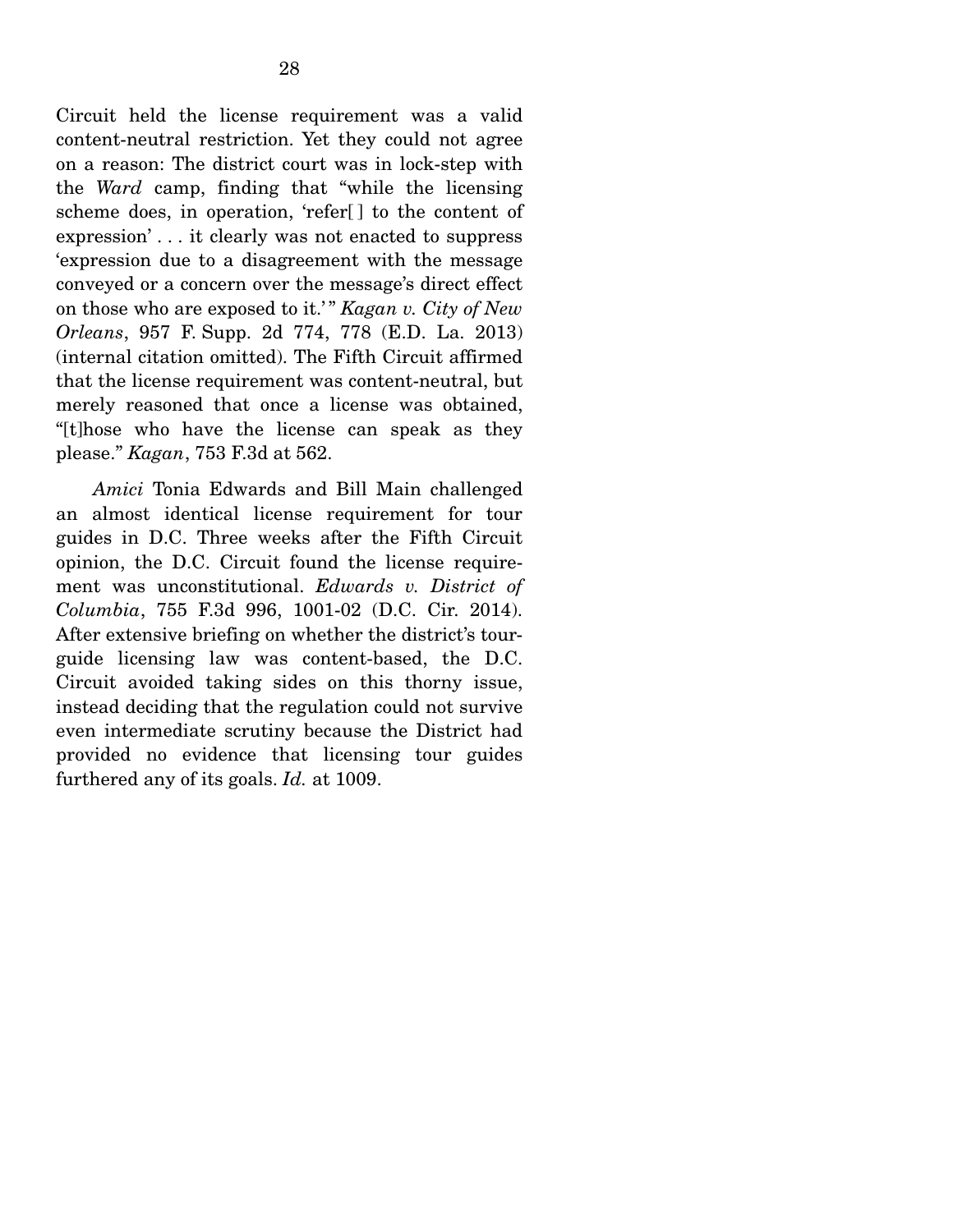#### **2. Panhandling Bans**

 Meanwhile, federal and state courts are all over the map on whether laws banning begging are content-based. The Seventh Circuit discussed this confusion at length before rejecting a challenge to an Indianapolis ordinance severely limiting begging in public places, but allowing all other forms of public solicitation. *Gresham v. Peterson*, 225 F.3d 899, 901 (7th Cir. 2000). The Seventh Circuit went out of its way to point out that "[c]olorable arguments could be made both for and against" the ordinance being content-neutral. *Id*. at 905. On the one hand, this Court's decision in *City of Cincinnati v. Discovery Network, Inc.*, 507 U.S. 410 (1993), suggested that the law was content-based under this Court's traditional approach because "[o]nly by determining the specific content of a solicitor's speech could authorities determine whether they violated the ordinance." *Id.*  But on the other hand, the Seventh Circuit recognized that the purpose-based test derived from *Ward* and *Hill* suggested that the ordinance was contentneutral because the government had a neutral justification for the restriction. *Id*. at 905-06. Rather than correctly applying both tests, the Seventh Circuit avoided the topic entirely by relying on the fact that the parties had (oddly) conceded the ordinance was content-neutral. *Id.* at 906; *see also State v. Boehler*, 262 P.3d 637, 642-43 (Ariz. Ct. App. 2011) (outlining circuit split on this issue, where at least four courts have found similar ordinances content-based while two have found them to be content-neutral).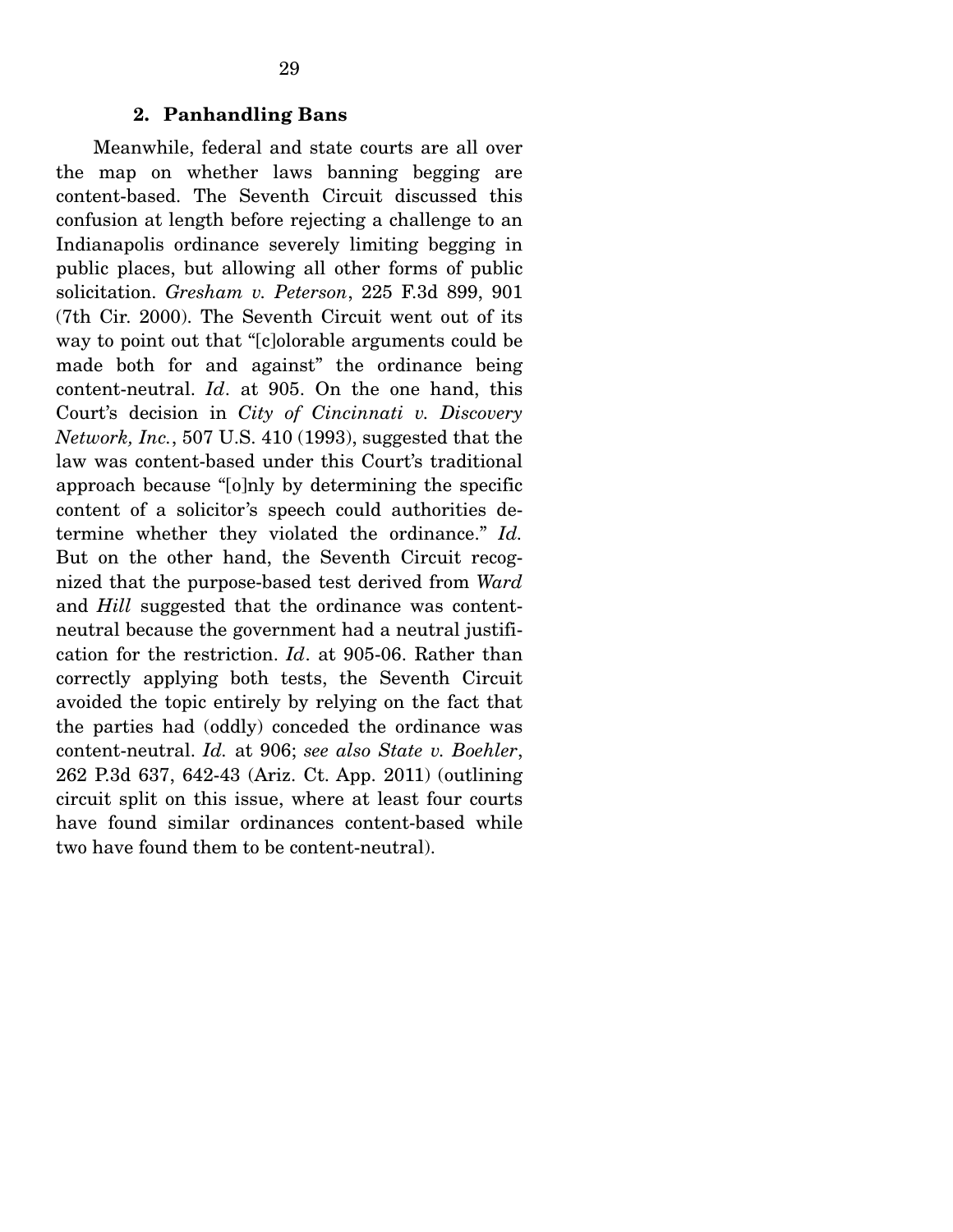### **3. Noise Ordinances**

 Case law regarding noise ordinances is also a victim of the split. Many jurisdictions limit the amount of noise that can emanate from various fixed and mobile sources, including vehicles. Although blanket restrictions would be content-neutral, *see Kovacs v. Cooper*, 336 U.S. 77 (1949), some jurisdictions exempt certain noises from regulation depending on either their message or who is speaking.

 Due to the muddled nature of the contentneutral/content-based jurisprudence, courts addressing challenges to these exemptions cannot agree whether they are content-based. *Compare State v. Catalano*, 104 So. 3d 1069 (Fla. 2012) (concluding law forbidding vehicles from emitting sounds that could be heard 25 feet away, but which exempted motor vehicles used for business or political purposes, was content-based), *and People v. Jones*, 721 N.E.2d 546, 552 (Ill. 1999) (concluding state sound amplification statute was content-based when it exempted advertising and thus "expressly prohibits some speech and allows other speech based upon the nature of the message being broadcast"), *with State v. Brownfield*, No. CA2012-03-065, 2013-Ohio-1947 (Ohio Ct. App. May 13, 2013) (holding sound ordinance contentneutral despite exempting ice-cream trucks because exemption's purpose was for safety, not message suppression).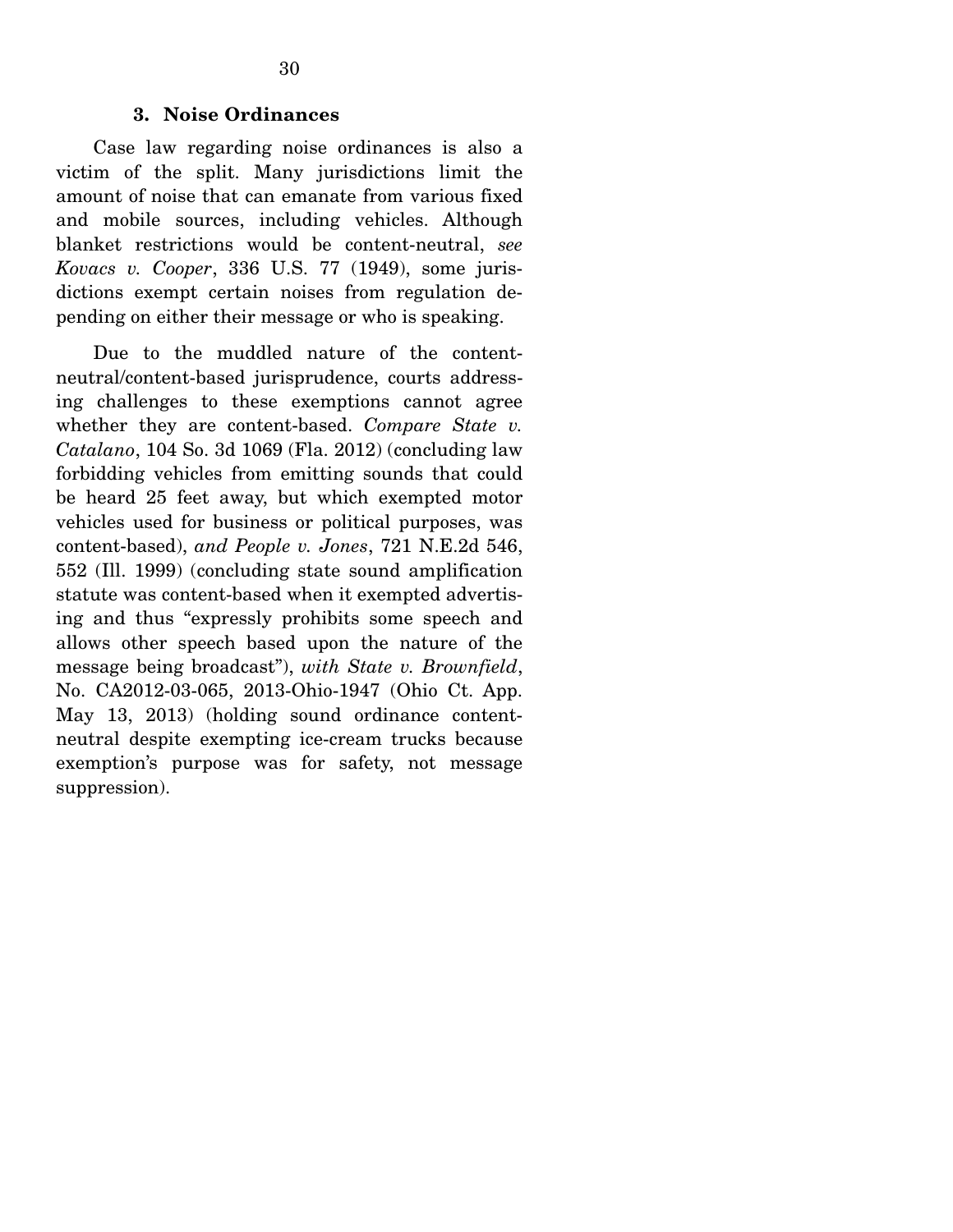# **III. To End This Widespread Confusion, the Court Should Make Clear That There Are Two Tests for Determining Whether a Law Is Content-Based and That Courts Must Apply Them Both When Analyzing Speech Restrictions.**

 The conflicts that *amici* have identified have arisen because lower courts mistakenly believe that *Ward*'s purpose-based inquiry is in fact the only inquiry they must undertake. But recent precedents make clear that this Court continues to categorize laws that turn on the content of one's speech as content-based irrespective of whether they were passed for censorial reasons. *Humanitarian Law Project*, 561 U.S. at 27; *United States v. Stevens*, 559 U.S. 460, 468 (2010) (holding that law's terms rendered it content-based). This Court should remind lower courts of its statement in *Turner Broadcasting System, Inc. v. FCC* that "while a content-based purpose may be sufficient in certain circumstances to show that a regulation is content-based, it is not necessary to such a showing in all cases. Nor will the mere assertion of a content-neutral purpose be enough to save a law which, on its face, discriminates based on content." 512 U.S. 622, 642-43 (1994) (citations omitted).

 Two years ago, this Court in *United States v. Jones*, 132 S. Ct. 945 (2012), resolved a similar problem with respect to Fourth Amendment precedent. Traditionally, the government committed a search for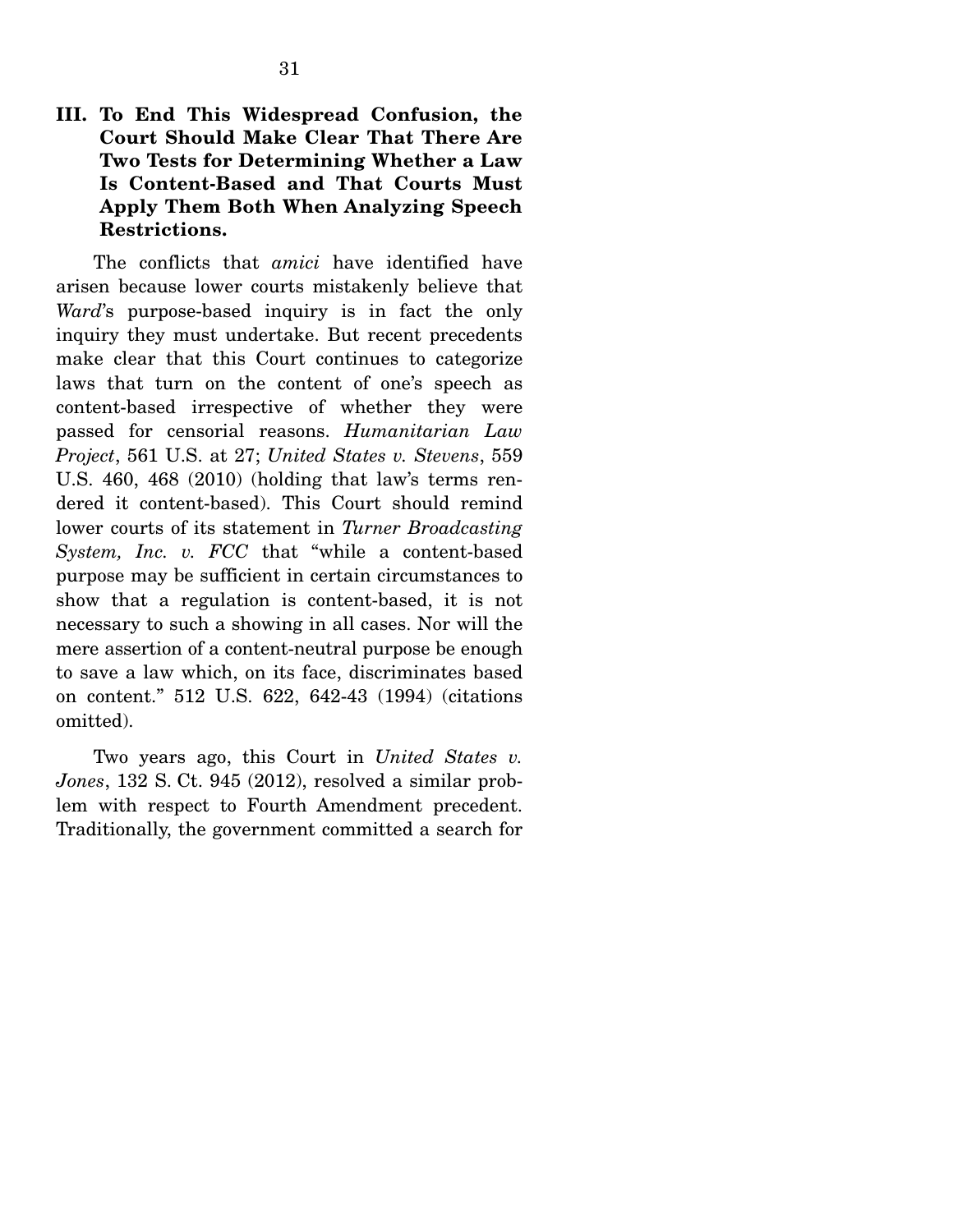Fourth Amendment purposes when it trespassed to gather information. *See Kyllo v. United States*, 533 U.S. 27, 31 (2001) (discussing property-rights focus of early Fourth Amendment case law). But as technology improved, so did the government's ability to conduct surveillance without physically intruding on one's property. In response, the Court in *Katz v. United States* explained that even when the government committed no trespass, it conducted a search for Fourth Amendment purposes if it infringed on one's "reasonable expectation of privacy." 389 U.S. 347, 360 (1967) (Harlan, J., concurring).

 The *Katz* reasonable expectation of privacy test quickly became the centerpiece of Fourth Amendment jurisprudence, but it was not without its faults. Most importantly, to the extent a person lacked a reasonable expectation of privacy, *Katz* permitted the government to search without constitutional consequence. *See United States v. Knotts*, 460 U.S. 276, 281-82 (1983) (holding that monitoring vehicle's movements on public roads was not a search). This was particularly problematic when construing the warrantless placement of GPS tracking devices, which allowed police to know the constant whereabouts of a vehicle for an extended period of time. Some lower courts invoked a modified version of *Katz* that looked at the overall "mosaic" that long-term GPS monitoring painted, *United States v. Maynard*, 615 F.3d 544 (D.C. Cir. 2010), but most held that no Fourth Amendment search had occurred. *See, e.g.*,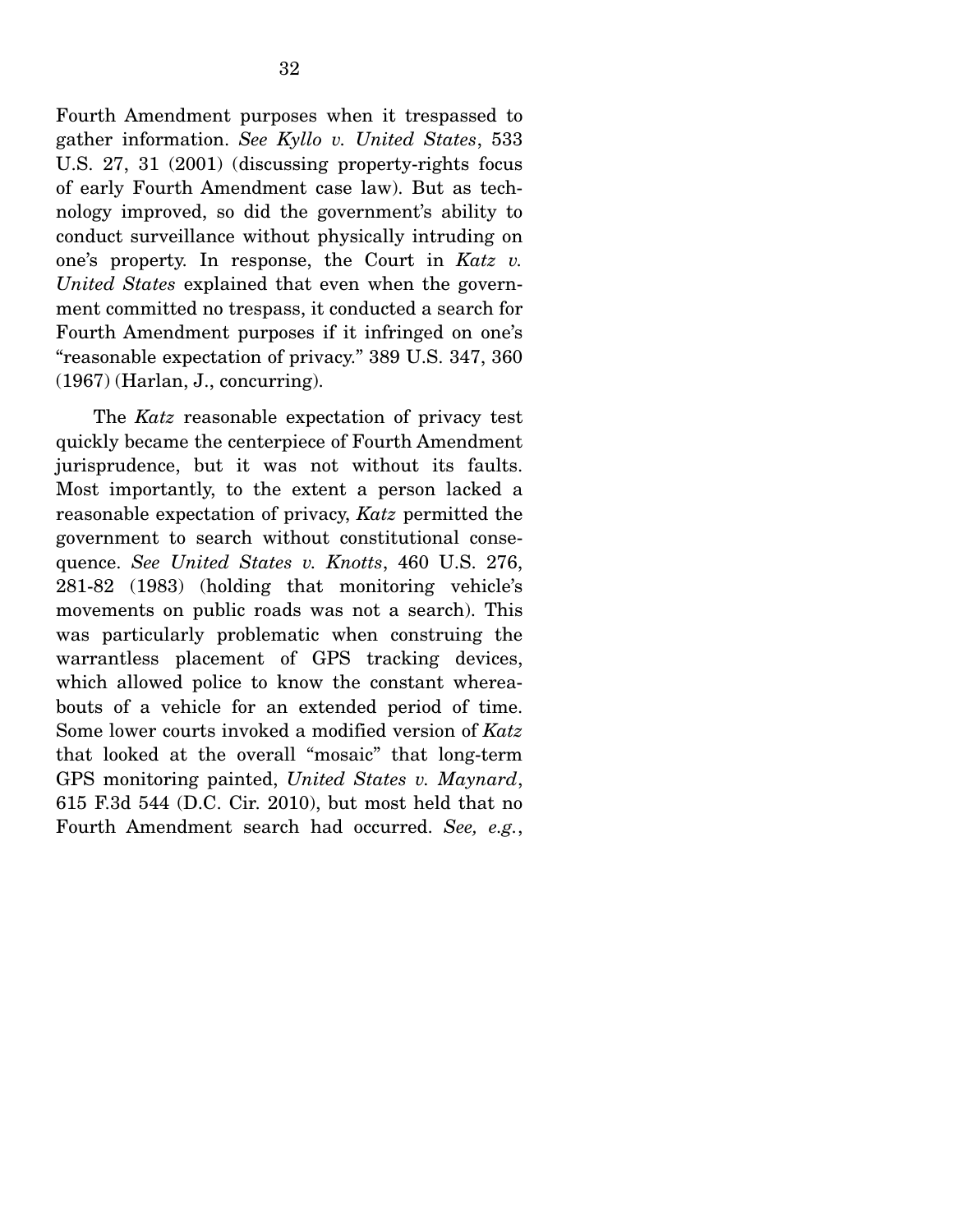*United States v. Pineda-Moreno*, 591 F.3d 1212 (9th Cir. 2010).

 The majority in *Jones* resolved this problem by reminding lower courts that *Katz* was not the sole test for whether a search had occurred. 132 S. Ct. at 952. Stating that "the *Katz* reasonable-expectation-ofprivacy test has been *added to*, not *substituted for*, the common-law trespassory test," *id*., the Court explained that the government committed a search for Fourth Amendment purposes either when it (1) physically invaded one's property for the purpose of acquiring information, *id*. at 949, or (2) infringed on one's reasonable expectation of privacy. *Id*. at 950. Finding that the former had occurred in Jones' case, the Court held that admitting the evidence that the government had collected violated the Fourth Amendment. *Id*. at 954.

 This Court should do for the First Amendment what it did in *Jones* for the Fourth Amendment. *Ward*'s inquiry into legislative purpose was "added to, not substituted for" this Court's traditional test, and speech restrictions are content-based *either* when (1) the law requires the government to look at the content of one's speech in determining whether or not it is subject to regulation, *or* (2) it is motivated by antipathy toward a particular subject matter or viewpoint. By reminding lower courts that both tests are valid and that they should employ them both whenever scrutinizing a speech restriction, this Court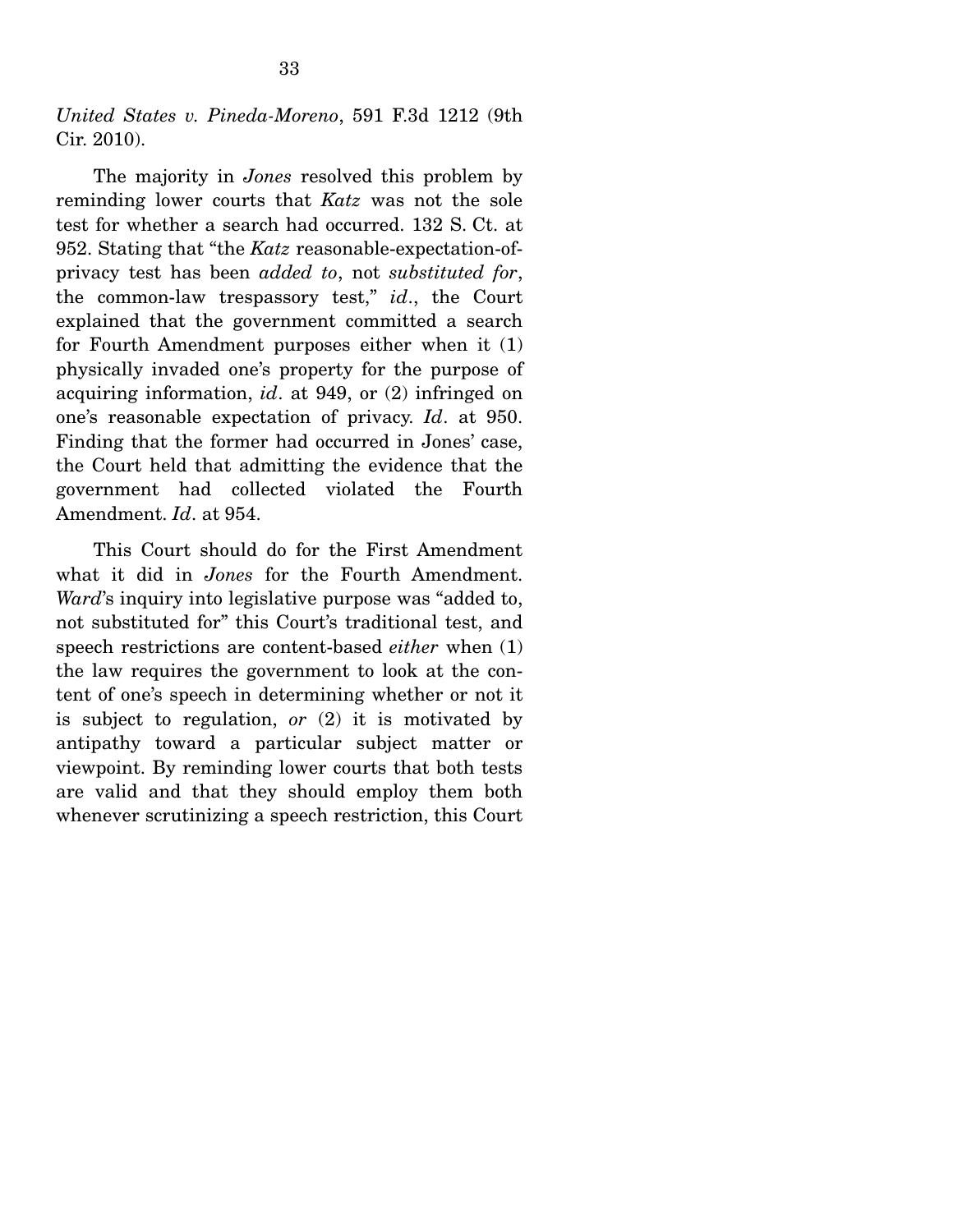can protect First Amendment rights and ensure that laws that turn on the content of one's speech are judged under the proper standard.

### **CONCLUSION**

--------------------------------- ---------------------------------

 More than twenty years ago, this Court added to its traditional test for whether a law is content-based when it said that the government's purpose also matters and that a facially neutral law is subject to strict scrutiny if "the government has adopted a regulation of speech because of disagreement with the message it conveys." *Ward*, 491 U.S. at 791. But many lower courts now erringly view *Ward* as the sole test for content neutrality, and subject facially discriminatory laws only to the relatively lax standards meant for time, place, and manner restrictions. As *amici* have demonstrated, this has occurred not only in the sign context, but throughout the First Amendment, and it has led to speakers not receiving the full speech protections they are due. To correct this legal misstep, the Court should take this opportunity to make clear that a law should be treated as contentbased and therefore subject to strict scrutiny *either* (1) if it requires the government to look at the content of one's speech in determining whether or not it is subject to regulation, *or* (2) when its purpose is to censor messages with certain subject matters or viewpoints. Only by consistently employing both of these tests can the courts protect against the erosion